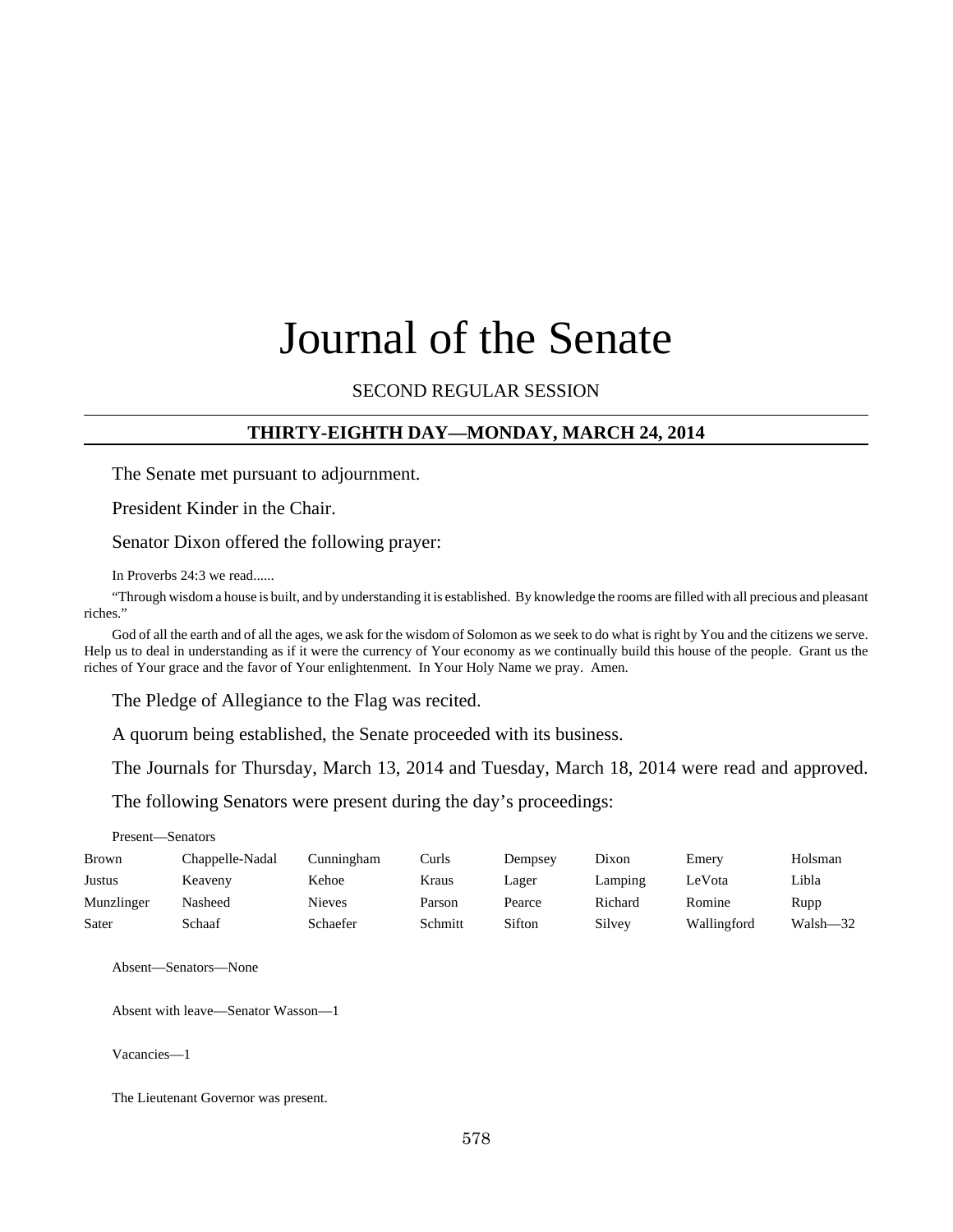#### **RESOLUTIONS**

Senator Sater offered Senate Resolution No. 1609, regarding Marilyn J. McNeal, which was adopted.

Senator Libla offered Senate Resolution No. 1610, regarding Trevor Dean Waldner, Dexter, which was adopted.

Senator Curls offered Senate Resolution No. 1611, regarding the 17th Annual College Tour sponsored by Beta Lambda Education Institute and Alpha Phi Alpha's Beta Lambda Chapter, Kansas City, which was adopted.

Senator Chappelle-Nadal offered Senate Resolution No. 1612, regarding Dennis Pero, Jennings, which was adopted.

Senator Silvey offered Senate Resolution No. 1613, regarding Troy Spring, Kansas City, which was adopted.

Senator Silvey offered Senate Resolution No. 1614, regarding Alexander Thomas Brooks, which was adopted.

Senator Keaveny offered Senate Resolution No. 1615, regarding Frederick Dick, Webster Groves, which was adopted.

Senator Keaveny offered Senate Resolution No. 1616, regarding John Macchi, Saint Louis, which was adopted.

Senator Keaveny offered Senate Resolution No. 1617, regarding Raymond Anthony Ruzicka, Saint Louis, which was adopted.

Senator Kehoe offered Senate Resolution No. 1618, regarding Jarod Kent McKee, Centertown, which was adopted.

Senator Rupp offered Senate Resolution No. 1619, regarding Edgar Allen Krattli, Lake Saint Louis, which was adopted.

Senator Parson offered Senate Resolution No. 1620, regarding the Fiftieth Wedding Anniversary of Mr. and Mrs. Milton Schoonover, Lebanon, which was adopted.

Senator Walsh offered Senate Resolution No. 1621, regarding Jon Vogt, North St. Louis County, which was adopted.

Senator Walsh offered Senate Resolution No. 1622, regarding Pat and Lora Click, which was adopted.

Senator Cunningham offered Senate Resolution No. 1623, regarding the One Hundredth Birthday of Edna Burris, Hartville, which was adopted.

Senator Cunningham offered Senate Resolution No. 1624, regarding Austin Beverlin, Ava, which was adopted.

Senator Libla offered Senate Resolution No. 1625, regarding the Welcome Home Vietnam Veterans Day program, Poplar Bluff, which was adopted.

Senator Kraus offered Senate Resolution No. 1626, regarding Carlin F. Danaher, which was adopted.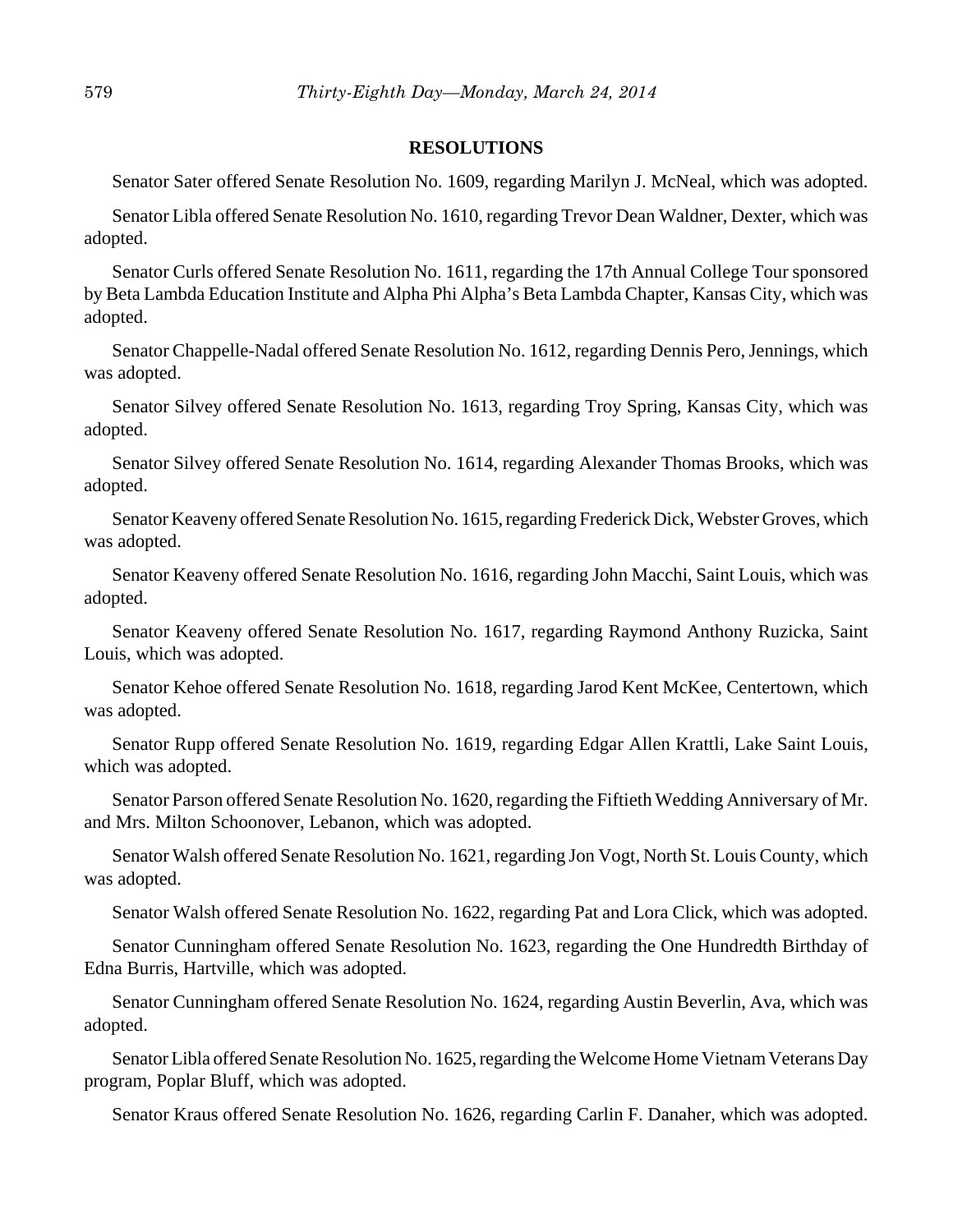Senator Kraus offered Senate Resolution No. 1627, regarding Steven J. Gordon, which was adopted.

Senator Kraus offered Senate Resolution No. 1628, regarding Vincent J. Kackley, which was adopted.

Senator Kraus offered Senate Resolution No. 1629, regarding Matthew C. Barris, which was adopted.

Senator Kehoe offered Senate Resolution No. 1630, regarding Southwest Early Childhood Center, Jefferson City, which was adopted.

Senator Walsh offered Senate Resolution No. 1631, regarding Lois and Frank Albers, Spanish Lake, which was adopted.

Senator Pearce offered Senate Resolution No. 1632, regarding Jacob M. Cheney, which was adopted.

Senator Richard offered Senate Resolution No. 1633, regarding Chief Lane J. Roberts, Joplin, which was adopted.

Senator Nasheed offered Senate Resolution No. 1634, regarding "Bringing It Together" and Older Americans Month, which was adopted.

Senator Sater offered Senate Resolution No. 1635, regarding Michael E. Cooper, Shell Knob, which was adopted.

Senator Holsman offered Senate Resolution No. 1636, regarding the death of Joseph S. Kenton, Kansas City, which was adopted.

#### **MESSAGES FROM THE GOVERNOR**

The following messages were received from the Governor, reading of which was waived:

GOVERNOR OF MISSOURI JEFFERSON CITY 65102

#### March 18, 2014

To the Senate of the 97<sup>th</sup> General Assembly of the State of Missouri:

I have the honor to transmit to you herewith for your advice and consent the following appointment:

Melba Curls, Democrat, 3832 Myrtle Avenue, Kansas City, Jackson County, Missouri 64128, as a member of the Missouri Real Estate Appraisers Commission, for a term ending September 12, 2014, and until her successor is duly appointed and qualified; vice, Hope Whitehead, withdrawn.

> Respectfully submitted, Jeremiah W. (Jay) Nixon Governor

Also,

# GOVERNOR OF MISSOURI JEFFERSON CITY

65102

#### March 18, 2014

To the Senate of the 97<sup>th</sup> General Assembly of the State of Missouri:

I have the honor to transmit to you herewith for your advice and consent the following appointment:

David G. Liechti, Democrat, 4804 South Cove Drive, Saint Joseph, Buchanan County, Missouri 64506, as a member of the Missouri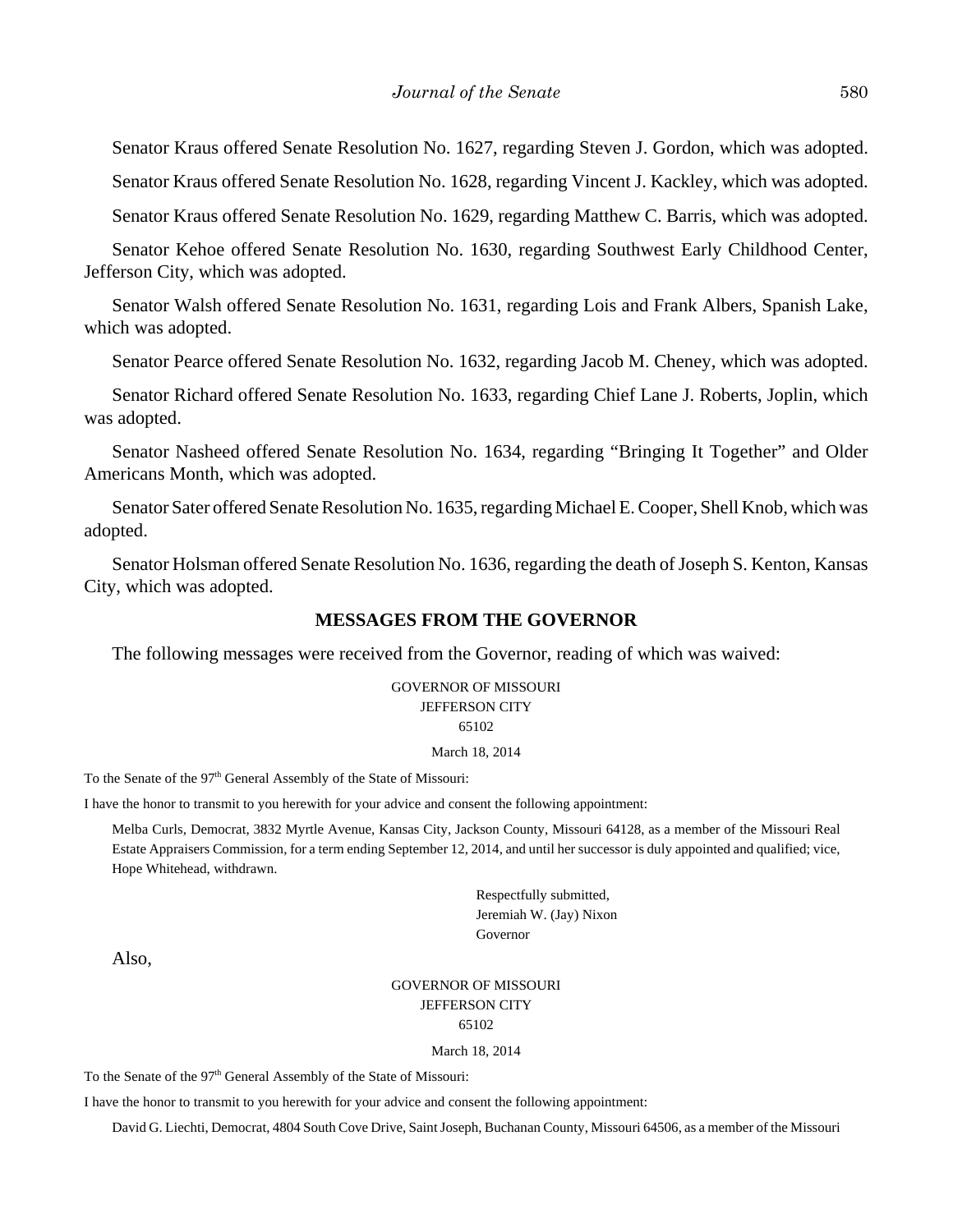Western State University Board of Governors, for a term ending October 29, 2019, and until his successor is duly appointed and qualified; vice, Kylee M. Strough, term expired.

> Respectfully submitted, Jeremiah W. (Jay) Nixon Governor

Also,

#### GOVERNOR OF MISSOURI JEFFERSON CITY 65102 March 18, 2014

To the Senate of the 97<sup>th</sup> General Assembly of the State of Missouri:

I have the honor to transmit to you herewith for your advice and consent the following appointment:

Gregory W. Weaver, Democrat, 2141 East Berkeley, Springfield, Greene County, Missouri 65804, as a member of the Missouri Ethics Commission, for a term ending March 15, 2018, and until his successor is duly appointed and qualified; vice, Dennis E. Rose, term expired.

> Respectfully submitted, Jeremiah W. (Jay) Nixon Governor

Also,

#### GOVERNOR OF MISSOURI JEFFERSON CITY 65102

March 19, 2014

TO THE SECRETARY OF THE SENATE 97TH GENERAL ASSEMBLY SECOND REGULAR SESSION STATE OF MISSOURI

Herewith I return to you Senate Substitute for Senate Bill No. 668 entitled:

#### AN ACT

To amend chapter 376, RSMo, by adding thereto one new section relating to oral chemotherapy parity.

On March 19, 2014, I approved said Senate Substitute for Senate Bill No. 668.

Respectfully submitted, Jeremiah W. (Jay) Nixon Governor

Also,

# GOVERNOR OF MISSOURI JEFFERSON CITY 65102

March 20, 2014

TO THE SECRETARY OF THE SENATE 97TH GENERAL ASSEMBLY SECOND REGULAR SESSION STATE OF MISSOURI

Herewith I return to you Senate Bill No. 649 entitled: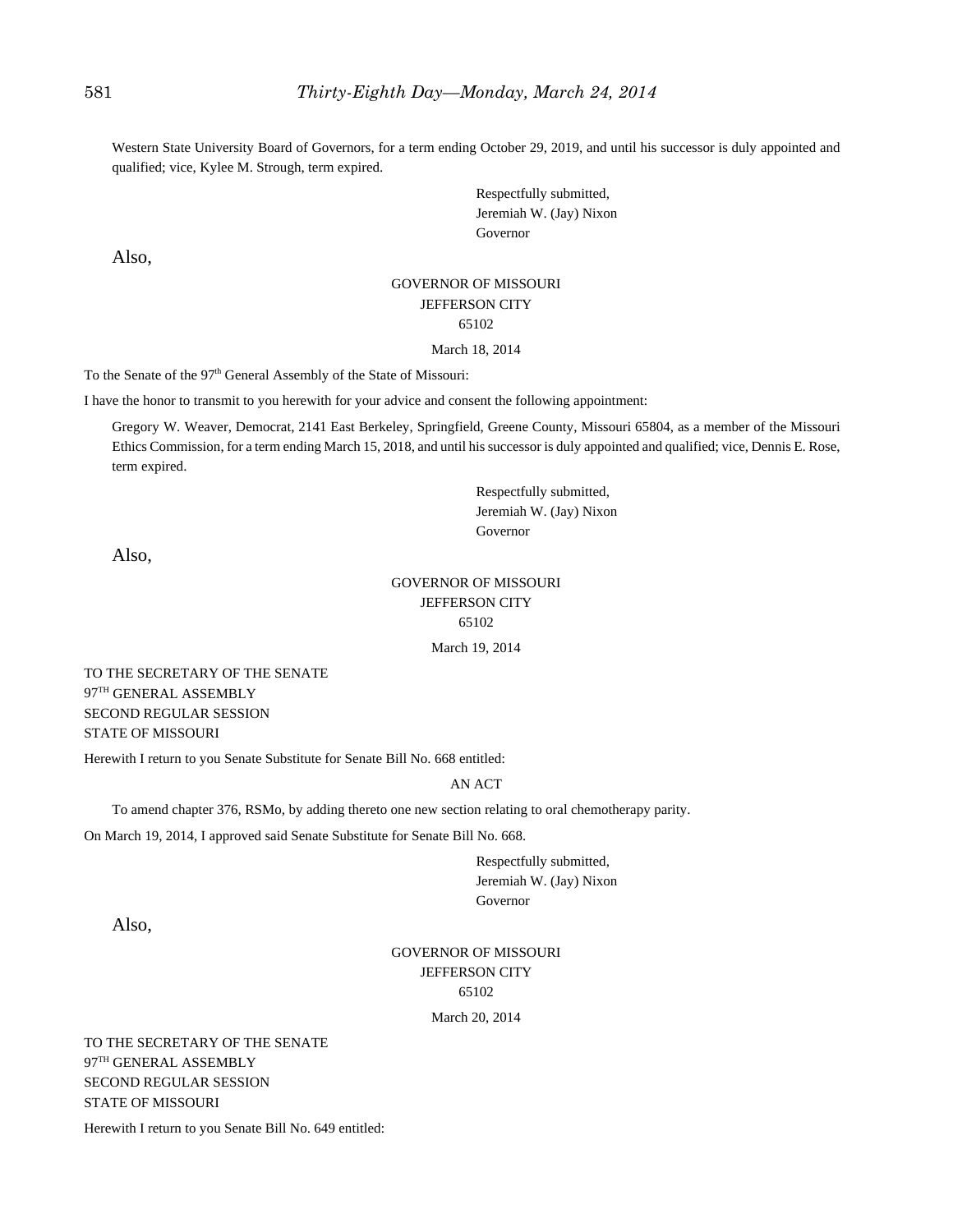#### *Journal of the Senate* 582

#### AN ACT

To repeal sections 67.1830, 67.1836, 67.1838, and 67.1842, RSMo, and to enact in lieu thereof four new sections relating to right-ofway of political subdivisions.

On March 20, 2014, I approved said Senate Bill No. 649.

Respectfully submitted, Jeremiah W. (Jay) Nixon Governor

Also,

#### GOVERNOR OF MISSOURI JEFFERSON CITY 65102

March 20, 2014

TO THE SECRETARY OF THE SENATE 97TH GENERAL ASSEMBLY SECOND REGULAR SESSION STATE OF MISSOURI

Herewith I return to you Senate Substitute for Senate Committee Substitute for Senate Bill No. 650 entitled:

#### AN ACT

To repeal sections 67.5090, 67.5092, 67.5094, 67.5096, 67.5098, 67.5100, 67.5102, and 67.5103, RSMo, and to enact in lieu thereof eight new sections relating to wireless communications infrastructure deployment.

On March 20, 2014, I approved said Senate Substitute for Senate Committee Substitute for Senate Bill No. 650.

Respectfully submitted, Jeremiah W. (Jay) Nixon Governor

Also,

# GOVERNOR OF MISSOURI JEFFERSON CITY 65102

#### March 20, 2014

TO THE SECRETARY OF THE SENATE 97TH GENERAL ASSEMBLY SECOND REGULAR SESSION STATE OF MISSOURI

Herewith I return to you Senate Committee Substitute for Senate Bill No. 651 entitled:

#### AN ACT

To repeal sections 392.415, 392.461, and 392.611, RSMo, and to enact in lieu thereof three new sections relating to communications services.

On March 20, 2014, I approved said Senate Committee Substitute for Senate Bill No. 651.

Respectfully submitted, Jeremiah W. (Jay) Nixon Governor

Also,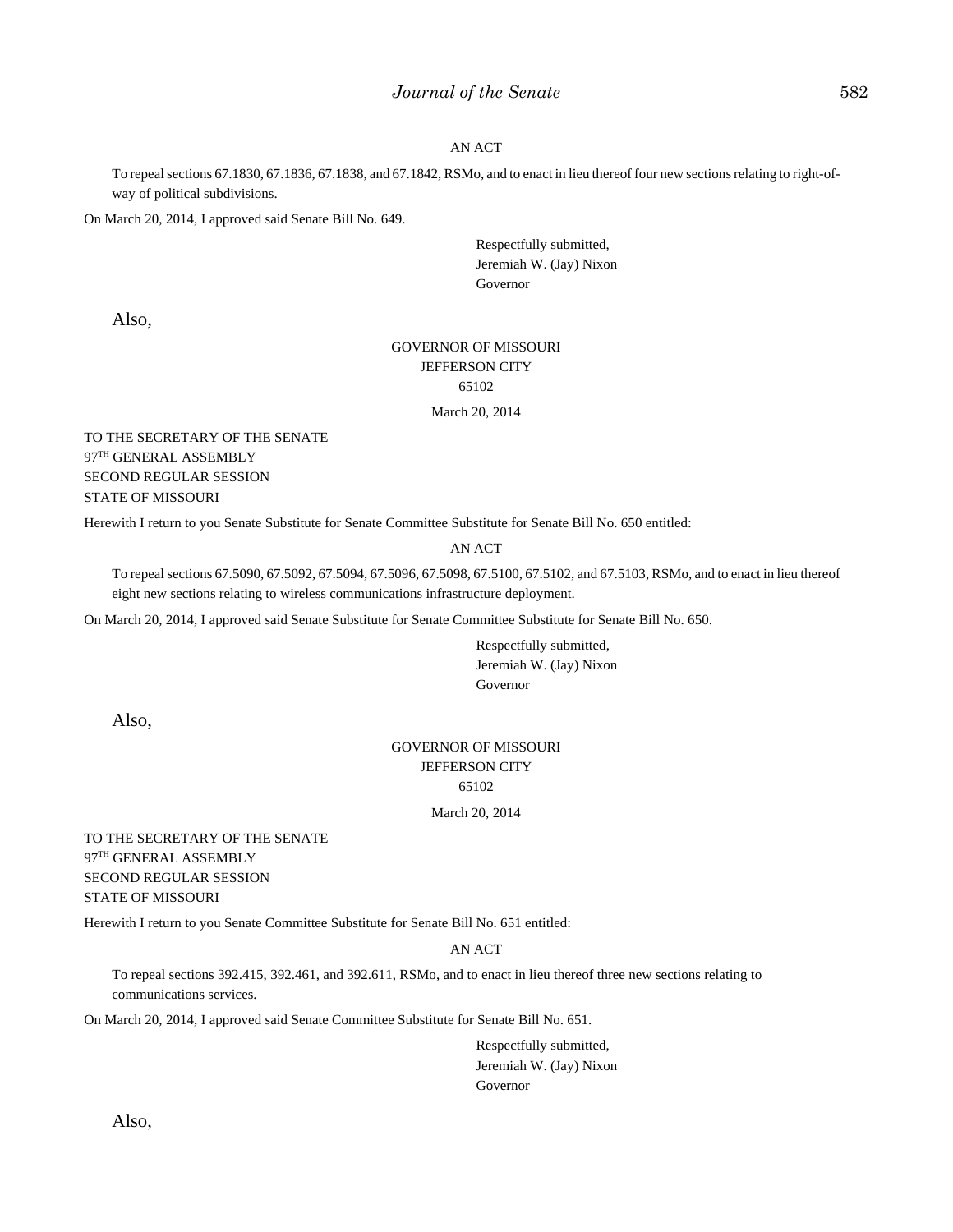GOVERNOR OF MISSOURI JEFFERSON CITY 65102

March 20, 2014

TO THE SECRETARY OF THE SENATE 97TH GENERAL ASSEMBLY SECOND REGULAR SESSION STATE OF MISSOURI

Herewith I return to you House Committee Substitute for Senate Substitute for Senate Committee Substitute for Senate Bill No. 653 entitled:

#### AN ACT

To repeal sections 67.1830 and 67.5104, RSMo, and to enact in lieu thereof two new sections relating to municipal utility poles.

On March 20, 2014, I approved said House Committee Substitute for Senate Substitute for Senate Committee Substitute for Senate Bill No. 653.

> Respectfully submitted, Jeremiah W. (Jay) Nixon Governor

President Pro Tem Dempsey referred the above appointments to the Committee on Gubernatorial Appointments.

## **MESSAGES FROM THE HOUSE**

The following messages were received from the House of Representatives through its Chief Clerk:

Mr. President: I am instructed by the House of Representatives to inform the Senate that the House has taken up and passed **HCS** for **HB 1557**, entitled:

An Act to repeal sections 304.015 and 304.180, RSMo, and to enact in lieu thereof three new sections relating to traffic regulations, with a penalty provision.

In which the concurrence of the Senate is respectfully requested.

Read 1st time.

Also,

Mr. President: I am instructed by the House of Representatives to inform the Senate that the House has taken up and passed **HB 1455**, entitled:

An Act to repeal section 136.300, RSMo, and to enact in lieu thereof one new section relating to tax liability disputes.

In which the concurrence of the Senate is respectfully requested.

Read 1st time.

Also,

Mr. President: I am instructed by the House of Representatives to inform the Senate that the House has taken up and passed **HB 1337**, entitled:

An Act to amend chapter 227, RSMo, by adding thereto one new section relating to highway designations.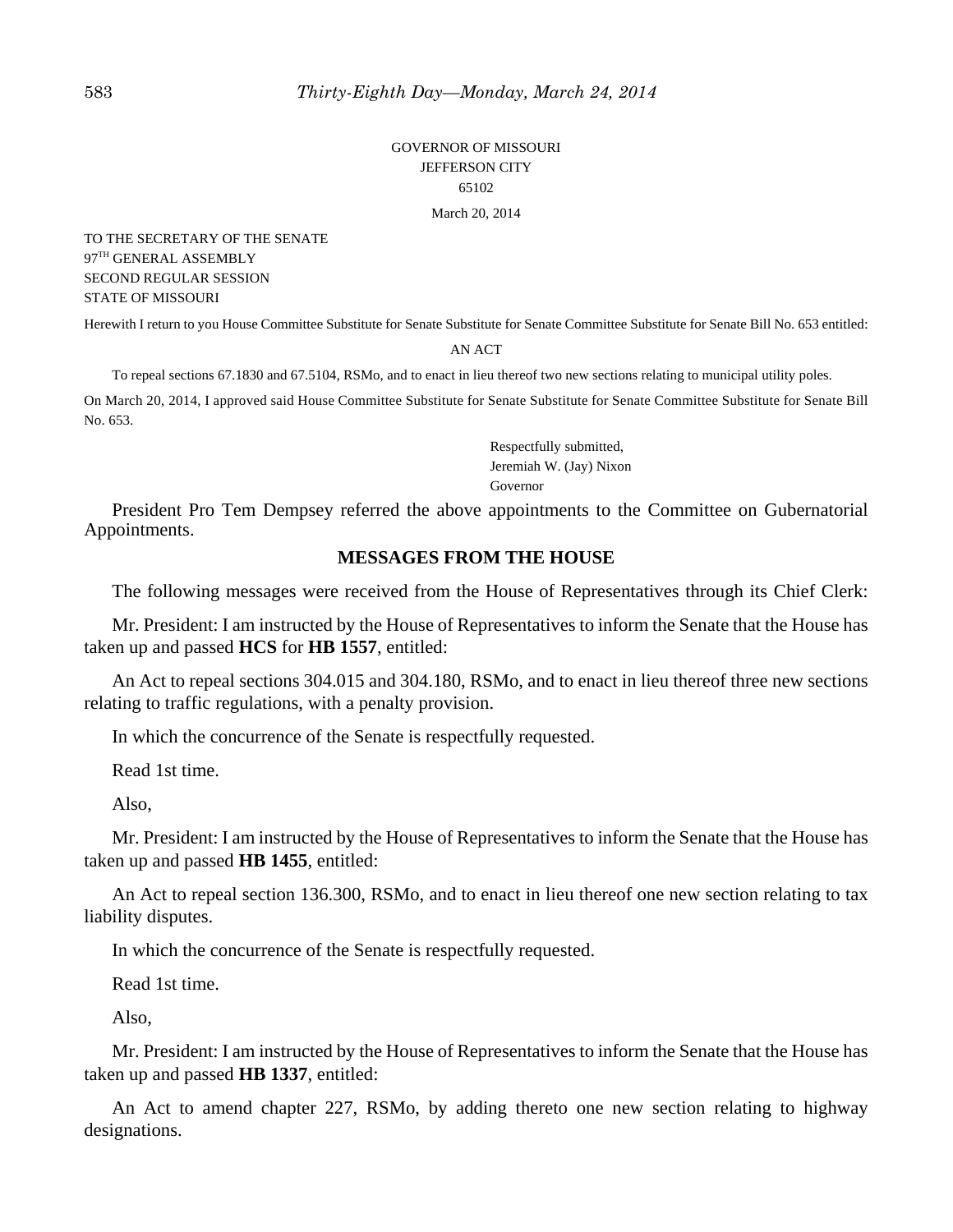In which the concurrence of the Senate is respectfully requested.

Read 1st time.

Also,

Mr. President: I am instructed by the House of Representatives to inform the Senate that the House has taken up and passed **HB 1338**, entitled:

An Act to amend chapter 227, RSMo, by adding thereto one new section relating to highway designations.

In which the concurrence of the Senate is respectfully requested.

Read 1st time.

Also,

Mr. President: I am instructed by the House of Representatives to inform the Senate that the House has taken up and passed **HCS** for **HB 1644**, entitled:

An Act to amend chapter 227, RSMo, by adding thereto one new section relating to the designation of a highway.

In which the concurrence of the Senate is respectfully requested.

Read 1st time.

Also,

Mr. President: I am instructed by the House of Representatives to inform the Senate that the House has taken up and passed **HB 1532**, entitled:

An Act to amend chapter 9, RSMo, by adding thereto one new section relating to the designation of engineer awareness week in Missouri.

In which the concurrence of the Senate is respectfully requested.

Read 1st time.

Also,

Mr. President: I am instructed by the House of Representatives to inform the Senate that the House has taken up and passed **HCS** for **HB 1391**, entitled:

An Act to amend chapter 262, RSMo, by adding thereto one new section relating to rodeos.

In which the concurrence of the Senate is respectfully requested.

Read 1st time.

Also,

Mr. President: I am instructed by the House of Representatives to inform the Senate that the House has taken up and passed **HB 1064**, entitled:

An Act to repeal sections 178.656, 197.315, 205.968, 208.215, 208.275, as enacted by senate committee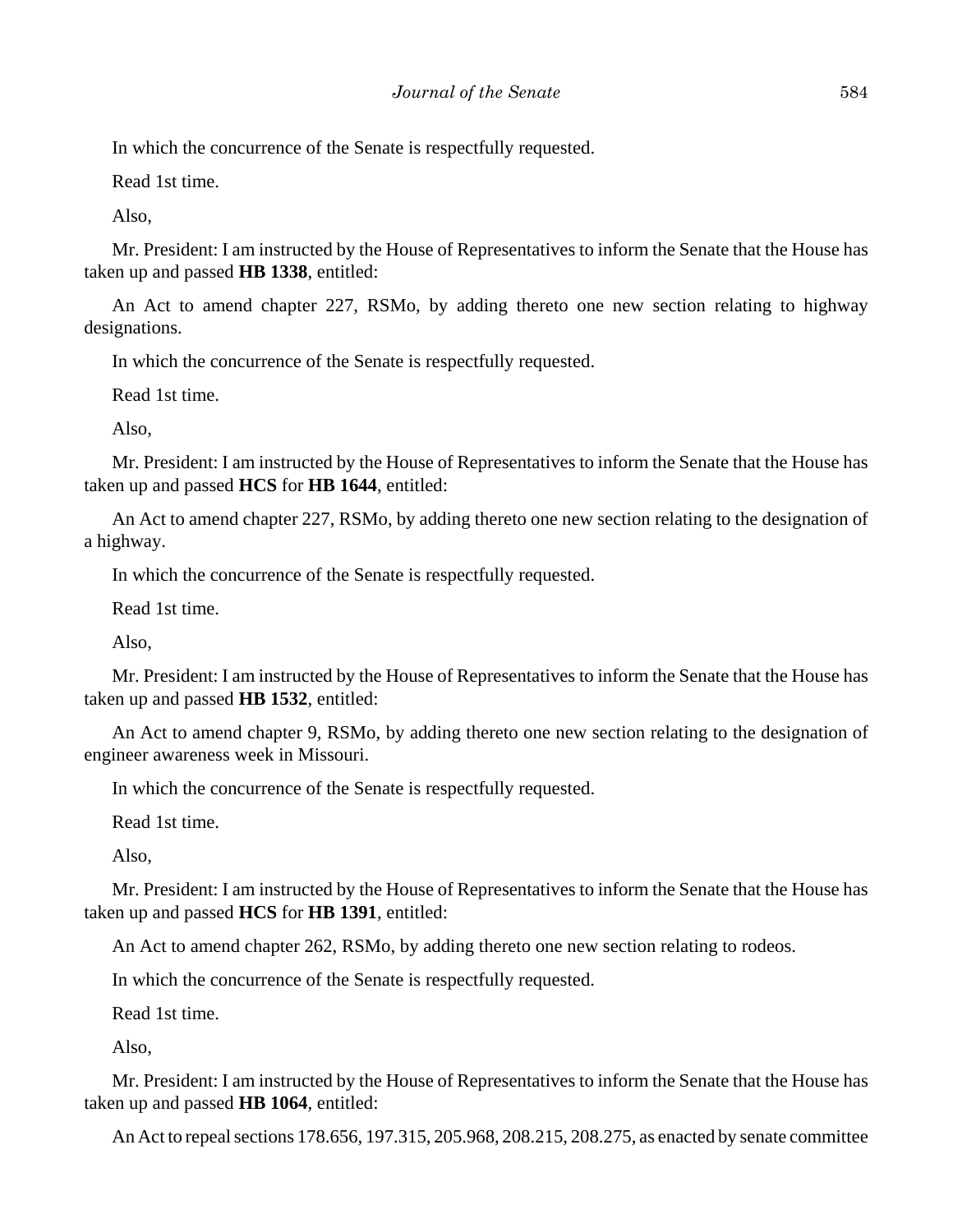substitute for house committee substitute for house bill no. 464, ninety-sixth general assembly, first regular session, 210.211, 210.516, 211.202, 211.203, 226.805, 287.812, 376.810, 475.010, 475.120, 475.355, 552.040, 563.033, 565.030, 630.003, 630.005, 630.130, 630.340, 630.705, 633.020, 633.105, 633.170, 633.401, 660.075, and 660.405, RSMo, and to enact in lieu thereof twenty-nine new sections relating to individuals with disabilities.

In which the concurrence of the Senate is respectfully requested.

Read 1st time.

Also,

Mr. President: I am instructed by the House of Representatives to inform the Senate that the House has taken up and passed **HB 1442**, entitled:

An Act to amend chapter 9, RSMo, by adding thereto one new section relating to the designation of Alpha Phi Alpha day.

In which the concurrence of the Senate is respectfully requested.

Read 1st time.

Also,

Mr. President: I am instructed by the House of Representatives to inform the Senate that the House has taken up and passed **HB 1656**, entitled:

An Act to repeal section 194.255, RSMo, and to enact in lieu thereof one new section relating to anatomical gifts.

In which the concurrence of the Senate is respectfully requested.

Read 1st time.

Also,

Mr. President: I am instructed by the House of Representatives to inform the Senate that the House has taken up and passed **HB 1633**, entitled:

An Act to repeal section 34.042, RSMo, and to enact in lieu thereof two new sections relating to reverse auctions.

In which the concurrence of the Senate is respectfully requested.

Read 1st time.

Also,

Mr. President: I am instructed by the House of Representatives to inform the Senate that the House has taken up and passed **HB 1190**, entitled:

An Act to repeal section 304.180, RSMo, and to enact in lieu thereof one new section relating to emergency utility response permits.

In which the concurrence of the Senate is respectfully requested.

Read 1st time.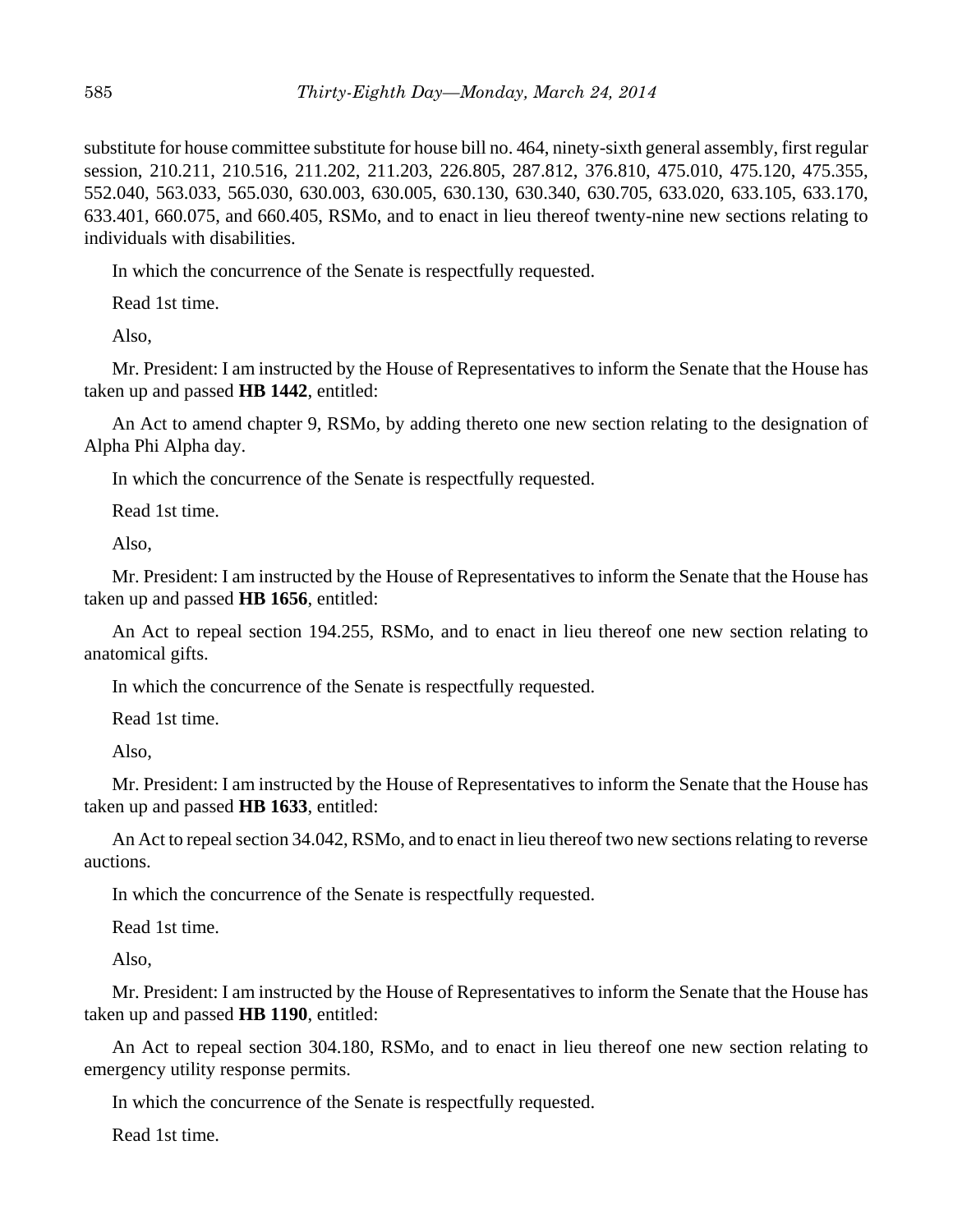Also,

Mr. President: I am instructed by the House of Representatives to inform the Senate that the House has taken up and passed **HCS** for **HB 1181**, entitled:

An Act to repeal sections 3.060, 3.070, 8.700, 8.110, 8.115, 8.180, 8.200, 8.260, 8.310, 8.315, 8.316, 8.320, 8.325, 8.330, 8.340, 8.350, 8.360, 8.800, 8.830, 8.843, 33.710, 33.750, 33.752, 33.753, 33.756, 34.031, 36.030, 37.005, 37.010, 37.020, 37.110, 43.251, 64.090, 89.020, 135.326, 135.335, 135.339, 143.782, 143.790, 143.1002, 160.700, 160.545, 161.418, 161.424, 167.034, 167.122, 167.123, 169.520, 172.875, 181.110, 186.019, 189.095, 191.737, 191.850, 191.853, 191.855, 191.857, 191.858, 191.859, 191.861, 191.863, 191.865, 191.867, 192.601, 192.935, 193.075, 193.215, 196.1103, 197.312, 197.318, 197.367, 198.018, 198.026, 198.029, 198.077, 198.080, 198.087, 198.090, 198.189, 198.421, 198.428, 198.510, 198.515, 199.025, 205.960, 205.961, 205.962, 205.964, 205.965, 207.010, 207.020, 207.030, 207.070, 207.080, 208.015, 208.030, 208.041, 208.042, 208.047, 208.050, 208.060, 208.070, 208.072, 208.075, 208.080, 208.100, 208.120, 208.125, 208.130, 208.145, 208.150, 208.152, 208.154, 208.156, 208.157, 208.164, 208.165, 208.168, 208.175, 208.176, 208.180, 208.182, 208.190, 208.204, 208.210, 208.217, 208.225, 208.300, 208.325, 208.337, 208.345, 208.400, 208.405, 208.471, 208.477, 208.533, 208.606, 208.609, 208.621, 208.636, 208.780, 209.010, 209.020, 209.030, 209.050, 209.060, 209.070, 209.080, 209.090, 209.100, 209.110, 209.240, 209.251, 210.001, 210.115, 210.165, 210.166, 210.167, 210.192, 210.196, 210.254, 210.481, 210.536, 210.537, 210.543, 210.545, 210.551, 210.560, 210.720, 210.829, 210.830, 210.834, 210.843, 210.846, 210.870, 210.900, 210.950, 211.081, 211.180, 211.183, 211.455, 211.477, 217.575, 226.008, 226.805, 251.100, 251.240, 253.320, 261.010, 285.300, 288.220, 288.270, 301.020, 302.133, 302.134, 302.135, 302.137, 302.171, 302.178, 311.650, 313.210, 320.260, 324.032, 334.125, 338.314, 361.010, 376.819, 452.345, 452.346, 452.347, 452.350, 452.370, 452.416, 453.005, 453.014, 453.015, 453.026, 453.065, 453.070, 453.074, 453.077, 453.102, 453.110, 453.400, 454.400, 454.403, 454.405, 454.408, 454.415, 454.420, 454.425, 454.430, 454.432, 454.433, 454.435, 454.440, 454.445, 454.450, 454.455, 454.460, 454.465, 454.472, 454.478, 454.490, 454.495, 454.496, 454.500, 454.505, 454.513, 454.530, 454.531, 454.565, 454.600, 454.700, 454.853, 454.902, 454.1000, 454.1003, 454.1023, 454.1027, 454.1029, 483.163, 487.080, 487.150, 513.430, 516.350, 577.608, 590.040, 595.030, 595.036, 595.037, 595.060, 610.029, 610.120, 620.010, 620.483, 620.490, 620.556, 620.558, 620.560, 620.562, 620.566, 620.570, 620.572, 620.1100, 620.1580, 630.097, 632.070, 650.005, 660.010, 660.050, 660.053, 660.054, 660.055, 660.057, 660.058, 660.060, 660.062, 660.067, 660.069, 660.070, 660.075, 660.130, 660.225, 660.250, 660.255, 660.260, 660.261, 660.263, 660.265, 660.270, 660.275, 660.280, 660.285, 660.290, 660.295, 660.300, 660.305, 660.310, 660.315, 660.317, 660.320, 660.321, 660.400, 660.403, 660.405, 660.407, 660.409, 660.411, 660.414, 660.416, 660.418, 660.420, 660.523, 660.525, 660.526, 660.600, 660.603, 660.605, 660.608, 660.620, 660.690, and 701.336, RSMo, and to enact in lieu thereof three hundred forty-one new sections for the sole purpose of codifying previous executive branch reorganizations, with penalty provisions.

In which the concurrence of the Senate is respectfully requested.

Read 1st time.

Also,

Mr. President:

I hereby transmit to you the corrected message on **HCS** for **HB 1295**, entitled: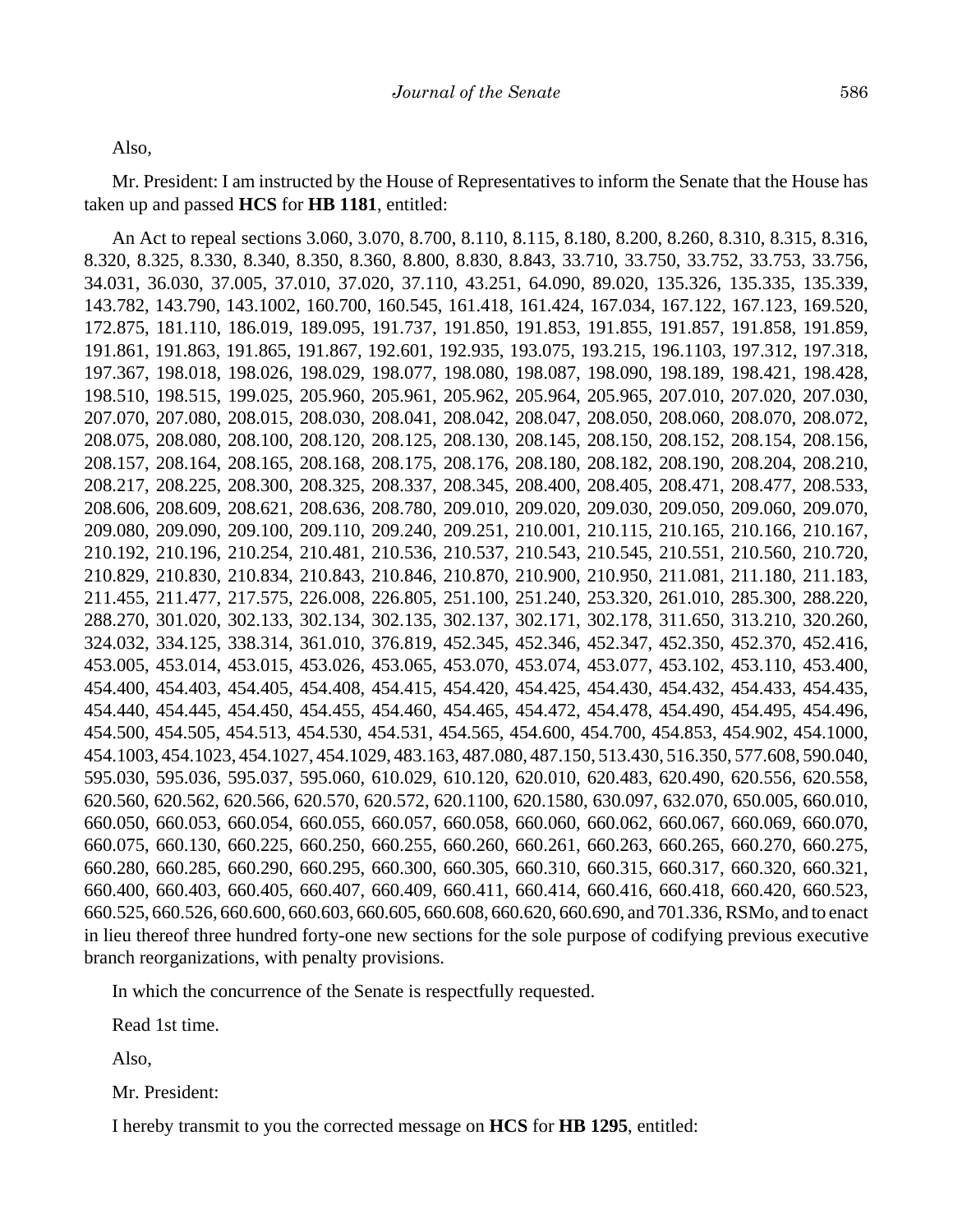#### AN ACT

To repeal sections 143.011, 143.021, 143.151, and 143.221, RSMo and to enact in lieu thereof five new sections relating to income taxes.

and:

#### **HCS** for **HBs 1253** & **1297**, entitled:

#### AN ACT

To repeal sections 143.071 and 143.221, RSMo, and to enact in lieu thereof four new sections relating to the taxation of business income.

#### **SENATE BILLS FOR PERFECTION**

Senator Pearce assumed the Chair.

At the request of Senator Sater, **SB 593**, with **SCS**, was placed on the Informal Calendar.

Senator Nieves moved that **SB 623**, with **SCS**, be taken up for perfection, which motion prevailed.

**SCS** for **SB 623**, entitled:

## SENATE COMMITTEE SUBSTITUTE FOR SENATE BILL NO. 623

An Act to repeal sections 115.225 and 115.237, RSMo, and to enact in lieu thereof three new sections relating to elections.

Was taken up.

Senator Nieves moved that **SCS** for **SB 623** be adopted.

Senator Munzlinger offered **SA 1**:

SENATE AMENDMENT NO. 1

Amend Senate Committee Substitute for Senate Bill No. 623, Page 6, Section 115.506, Line 2, by inserting immediately after said line the following:

"**190.336. 1. Each member of an emergency services board established pursuant to section 190.335 shall be subject to recall from office by the registered voters of the election district from which he or she was elected. Proceedings may be commenced for the recall of any such member by the filing of a notice of intention to circulate a recall petition under this section.**

**2. Proceedings may not be commenced against any member if, at the time of commencement, such member:**

**(1) Has not held office during his or her current term for a period of more than one hundred eighty days;**

**(2) Has one hundred eighty days or less remaining in his or her term; or**

**(3) Has had a recall election determined in his or her favor within the current term of office.**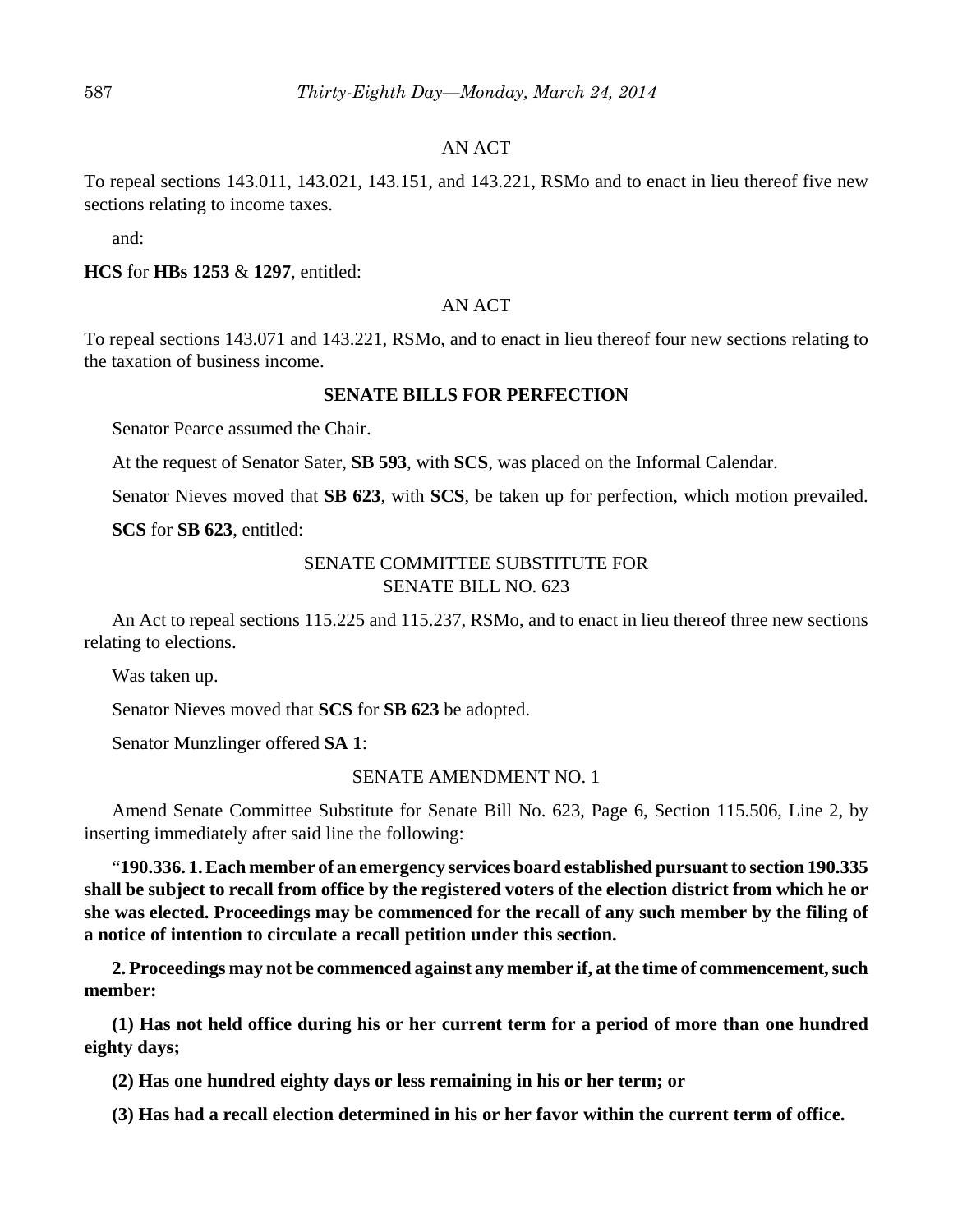**3. The notice of intention to circulate a recall petition shall be served personally, or by certified mail, on the board member sought to be recalled. A copy thereof shall be filed, along with an affidavit of the time and manner of service, with the election authority, as defined in chapter 115. A separate notice shall be filed for each board member sought to be recalled and shall contain all of the following:**

**(1) The name of the board member sought to be recalled;**

**(2) A statement, not exceeding two hundred words in length, of the reasons for the proposed recall; and**

**(3) The names and business or residential addresses of at least one but not more than five proponents of the recall.**

**4. Within seven days after the filing of the notice of intention, the board member may file with the election authority a statement, not exceeding two hundred words in length, in answer to the statement of the proponents. If an answer is filed, the board member shall also serve a copy of it, personally or by certified mail, on one of the proponents named in the notice of intention. The statement and answer are intended solely to be used for the information of the voters. No insufficiency in form or substance of such statements shall affect the validity of the election proceedings.**

**5. Before any signature may be affixed to a recall petition, the petition is required to bear all of the following:**

**(1) A request that an election be called to elect a successor to the board member;**

**(2) A copy of the notice of intention, including the statement of grounds for recall;**

**(3) The answer of the board member sought to be recalled, if any exists. If the board member has not answered, the petition shall so state; and**

**(4) A place for each signer to affix his or her signature, printed name, and residential address, including any address in a city, town, village, or unincorporated community.**

**6. Each section of the petition, when submitted to the election authority, shall have attached to it an affidavit signed by the person circulating such section, setting forth all of the following:**

**(1) The printed name of the affiant;**

**(2) The residential address of the affiant;**

**(3) That the affiant circulated that section and saw the appended signatures be written;**

**(4) That according to the best information and belief of the affiant, each signature is the genuine signature of the person whose name it purports to be;**

**(5) That the affiant is a registered voter of the election district of the board member sought to be recalled; and**

**(6) The dates between which all the signatures to the petition were obtained.**

**7. A recall petition shall be filed with the election authority not more than one hundred eighty days after the filing of the notice of intention.**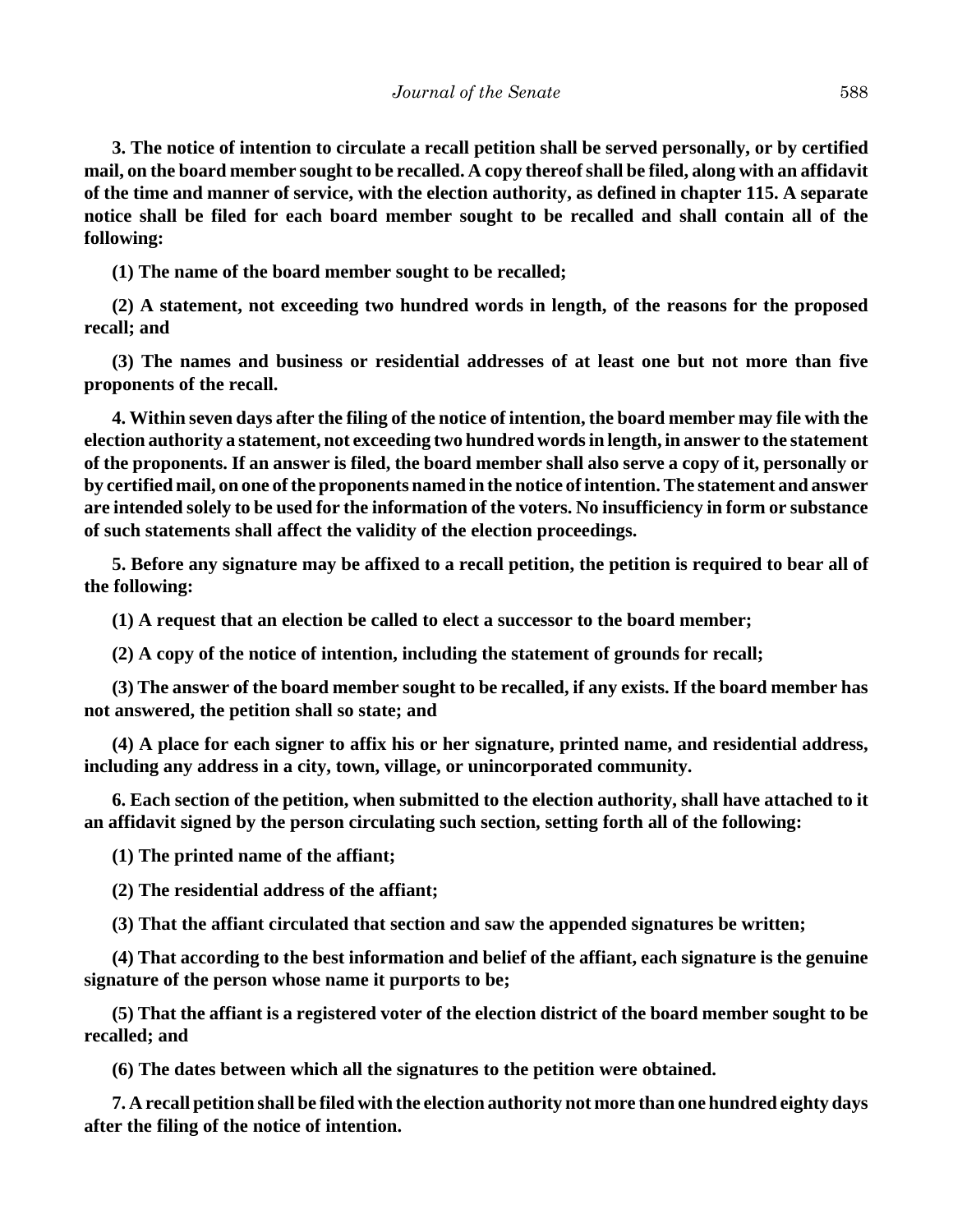**8. The number of qualified signatures required in order to recall a board member shall be equal in number to at least twenty-five percent of the number of voters who voted in the most recent gubernatorial election in such election district.**

**9. Within twenty days from the filing of the recall petition the election authority shall determine whether the petition was signed by the required number of qualified signatures. The election authority shall file with the petition a certificate showing the results of the examination. The election authority shall give the proponents a copy of the certificate upon their request.**

**10. If the election authority certifies the petition to be insufficient, it may be supplemented within ten days of the date of certification by filing additional petition sections containing all of the information required by this section. Within ten days after the supplemental copies are filed, the election authority shall file with them a certificate stating whether or not the petition as supplemented is sufficient.**

**11. If the certificate shows that the petition as supplemented is insufficient, no action shall be taken on it; however, the petition shall remain on file.**

**12. If the election authority finds the signatures on the petition, together with the supplementary petition sections, if any, to be sufficient, it shall submit its certificate as to the sufficiency of the petition to the emergency services board prior to its next meeting. The certificate shall contain:**

**(1) The name of the member whose recall is sought;**

**(2) The number of signatures required by law;**

**(3) The total number of signatures on the petition; and**

**(4) The number of valid signatures on the petition.**

**13. Following the emergency services board's receipt of the certificate, the election authority shall order an election to be held on one of the election days specified in section 115.123. The election shall be held not less than forty-five days but not more than one hundred twenty days from the date the emergency services board receives the petition. Nominations for board membership openings under this section shall be made by filing a statement of candidacy with the election authority.**

**14. At any time prior to forty-two days before the election, the member sought to be recalled may offer his or her resignation. If his or her resignation is offered, the recall question shall be removed from the ballot and the office declared vacant. The member who resigned shall not fill the vacancy, which shall be filled as otherwise provided by law.**

**15. The provisions of chapter 115 governing the conduct of elections shall apply, where appropriate, to recall elections held under this section. The costs of the election shall be paid as provided in chapter 115.**"; and

Further amend the title and enacting clause accordingly.

Senator Munzlinger moved that the above amendment be adopted, which motion prevailed.

Senator Nieves moved that **SCS** for **SB 623**, as amended, be adopted, which motion prevailed.

On motion of Senator Nieves, **SCS** for **SB 623**, as amended, was declared perfected and ordered printed.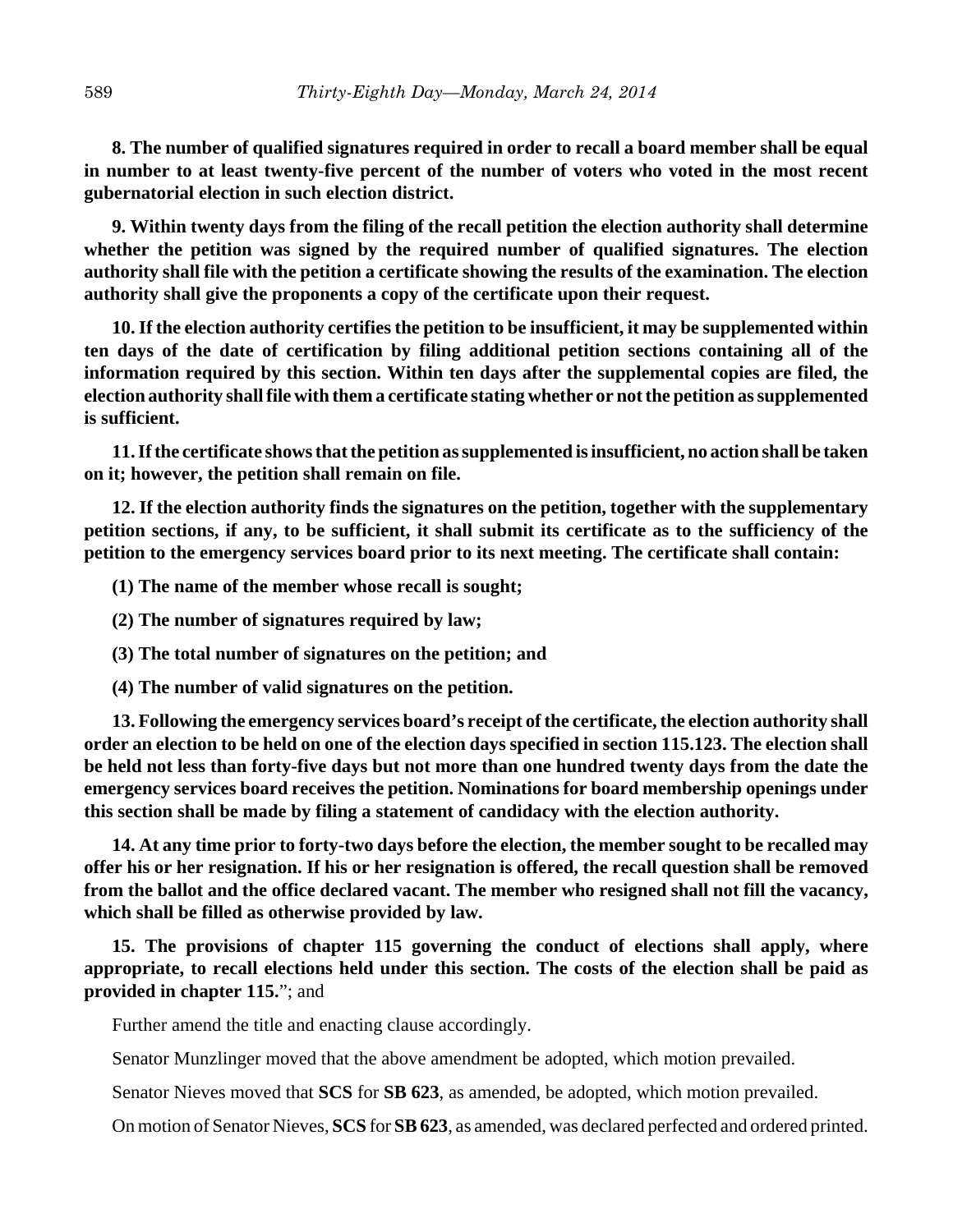Senator Dixon moved that **SB 790** be taken up for perfection, which motion prevailed.

Senator Justus offered **SA 1**:

#### SENATE AMENDMENT NO. 1

Amend Senate Bill No. 790, Pages 9-10, Section 565.033, Lines 3-13, by striking all of said lines and inserting in lieu thereof the following: "**offense shall be sentenced to either imprisonment for life without eligibility for probation, parole, or conditional release or imprisonment for life with eligibility for parole.**".

Senator Justus moved that the above amendment be adopted, which motion failed.

Senator Schaefer offered **SA 2**:

#### SENATE AMENDMENT NO. 2

Amend Senate Bill No. 790, Page 10, Section 565.033, Lines 18-43, by striking all of said lines from the bill; and

Further renumber the remaining subsections accordingly.

Senator Schaefer moved that the above amendment be adopted.

At the request of Senator Dixon, **SB 790**, with **SA 2** (pending), was placed on the Informal Calendar.

Senator Munzlinger moved that **SB 745** be taken up for perfection, which motion prevailed.

Senator Munzlinger offered **SS** for **SB 745**, entitled:

# SENATE SUBSTITUTE FOR SENATE BILL NO. 745

An Act to repeal sections 57.015, 57.201, 57.220, 57.250, 221.105, 488.5026, 544.216, 571.030, 571.101, 571.104, 571.111, and 650.350, RSMo, and to enact in lieu thereof twelve new sections relating to operations of the office of sheriff, with an existing penalty provision and an emergency clause for certain sections.

Senator Munzlinger moved that **SS** for **SB 745** be adopted.

Senator Lager offered **SA 1**:

## SENATE AMENDMENT NO. 1

Amend Senate Substitute for Senate Bill No. 745, Page 8, Section 544.216, Line 14 of said page, by inserting after "544.216." the following: "**Except as otherwise provided in section 544.157,**".

Senator Lager moved that the above amendment be adopted, which motion prevailed.

Senator Kraus offered **SA 2**:

## SENATE AMENDMENT NO. 2

Amend Senate Substitute for Senate Bill No. 745, Page 40, Section 571.111, Line 5 of said page, by inserting immediately after the word "unload" the word "**either**"; and further amend line 6 of said page, by striking the word "and" as it appears the first time on said line and inserting in lieu thereof the word "**or**";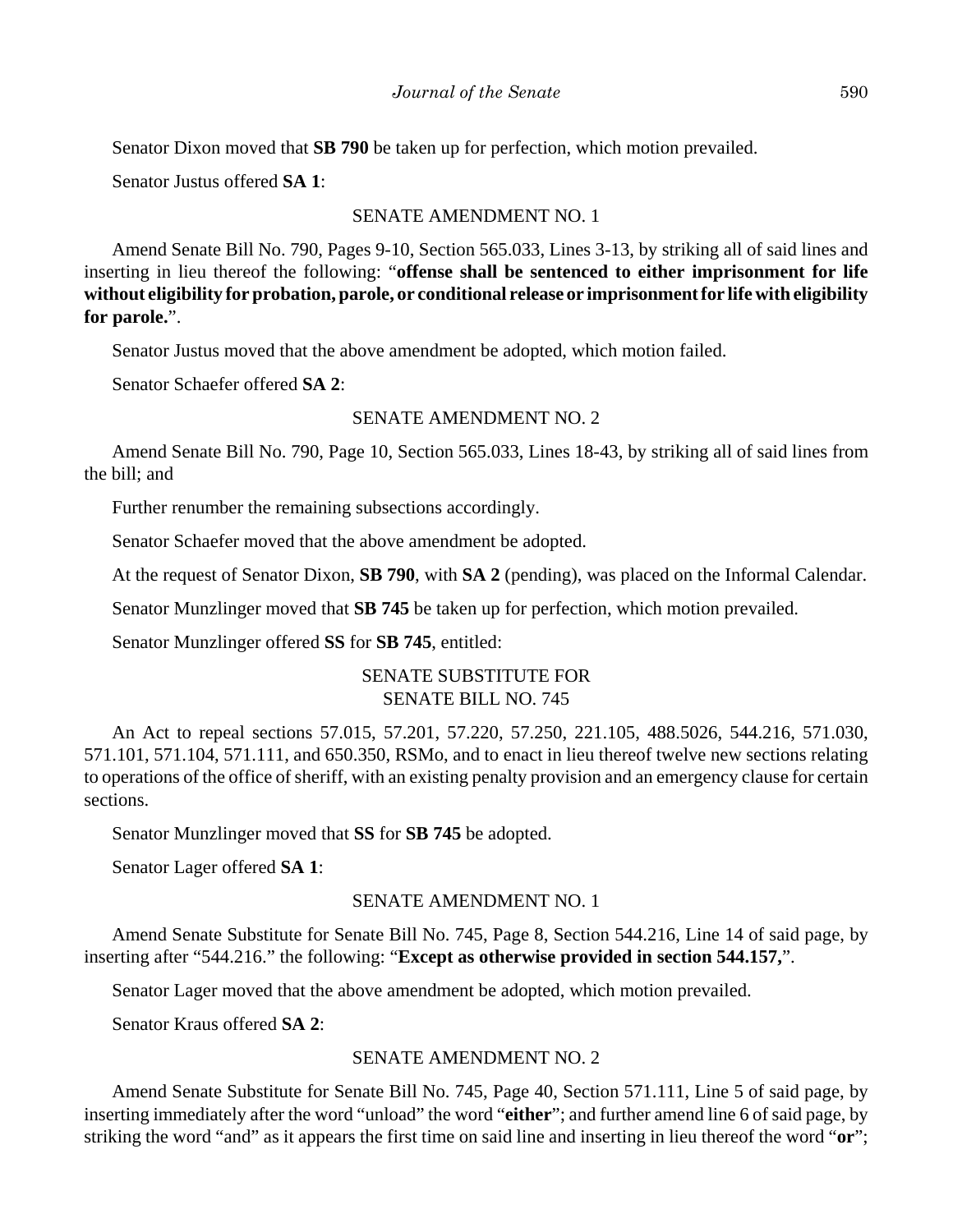and further amend line 7 of said page, by striking the word "both" and inserting in lieu thereof the following: "**either firearm**"; and further amend line 19 of said page, by striking the word "both" and inserting in lieu thereof the word "**either**"; and further amend said line by striking the word "and" and inserting in lieu thereof the word "**or**"; and further amend line 21 of said page, by striking the word "each" and inserting in lieu thereof the word "**the**"; and further amend line 24 of said page, by striking "each handgun" and inserting in lieu thereof the following: "**either a revolver or a semiautomatic pistol**"; and

Further amend said bill and section, page 41, line 9 of said page, by striking the following: ", with both handguns".

Senator Kraus moved that the above amendment be adopted, which motion prevailed.

Senator Lager assumed the Chair.

At the request of Senator Munzlinger, **SB 745**, with **SS**, as amended (pending), was placed on the Informal Calendar.

Senator Dixon moved that **SB 790**, with **SA 2** (pending), be called from the Informal Calendar and again taken up for perfection, which motion prevailed.

**SA 2** was again taken up.

Senator Schaefer moved that the above amendment be adopted, which motion prevailed.

Senator Brown offered **SA 3**:

#### SENATE AMENDMENT NO. 3

Amend Senate Bill No. 790, Page 1, Section A, Line 4, by inserting after all of said line the following:

"546.680. **1. Except as otherwise provided under subsection 2 of this section,** when judgment of death is rendered by any court of competent jurisdiction, a warrant signed by the judge and attested by the clerk under the seal of the court must be drawn and delivered to the sheriff. It must state the conviction and judgment and appoint a day on which the judgment must be executed, which must not be less than thirty nor more than sixty days from the date of judgment, and must direct the sheriff to deliver the defendant, at a time specified in said order, not more than ten days from the date of judgment, to the chief administrative officer of a correctional facility of the department of corrections, for execution.

**2. In cases in which a defendant kidnapped a victim before causing the victim's death, when the defendant has completed his or her direct appeal and postconviction proceeding in state court and habeas corpus proceeding and appeal in federal court, unless the defendant's conviction or sentence has been invalidated or remanded as a result of such proceeding, or when the defendant has allowed the time permitted for filing a habeas corpus petition in federal court to expire, the supreme court shall issue a warrant of execution directing the chief administrative officer of the correctional facility to execute the sentence within ten days from the date of the warrant.**

**547.380. 1. When a notice of appeal is filed in a criminal case in which a sentence of death has been imposed and the defendant kidnapped the victim before causing the victim's death, the rules relating to appellate practice shall govern except as otherwise provided by this section.**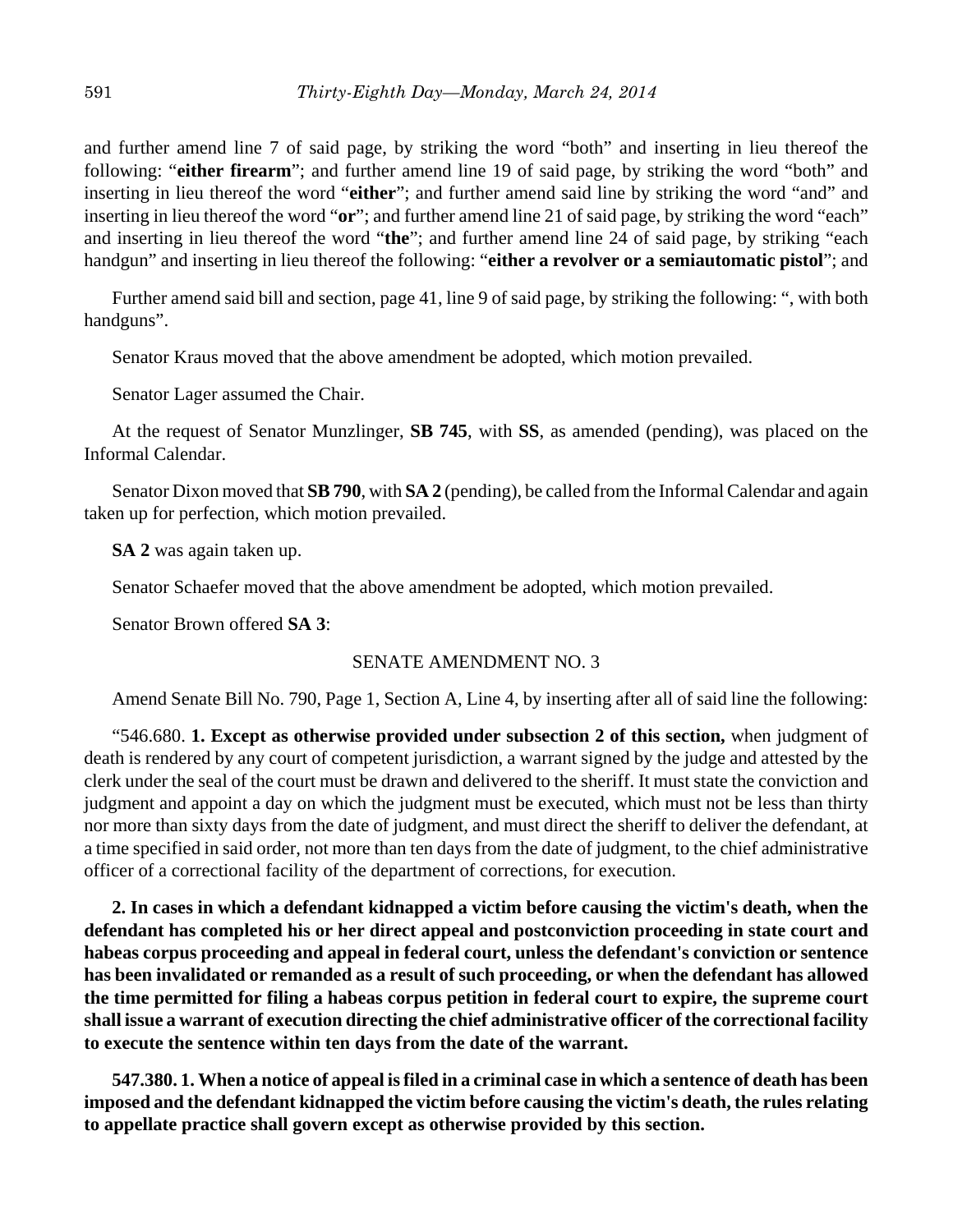**2. The following procedures shall apply to an appeal in a criminal case in which a sentence of death has been imposed and the defendant kidnapped the victim before causing the victim's death:**

**(1) Extensions of time shall not be granted, except in exceptional circumstances, for the filing of a record on appeal or primary briefs. An extension for filing a primary brief shall be no more than ninety days. No party shall be granted more than two extensions, except upon a showing of unique and extraordinary circumstances, and no extension shall exceed thirty days. No request for additional time that will cause the brief filing date to extend beyond two hundred seventy days from the initial filing due date may be granted without a hearing before the full supreme court in which counsel shall explain the unique and extraordinary circumstances justifying additional time to the court's satisfaction. Extensions of time to file a reply brief and exceptions to limitations on the length of briefs shall not be granted;**

**(2) The appeal shall be advanced on the court docket and take precedence over all other appeals before the court. The fact that an attorney is engaged in drafting a brief for an appeal in a criminal case in which a sentence of death has been imposed and the defendant kidnapped the victim before causing the victim's death shall be considered by any appellate court as an exceptional circumstance warranting extensions of time to file briefs or other documents in any other case in which counsel is also engaged as lead counsel, upon the request of counsel;**

**(3) Oral arguments shall be heard by the supreme court no later than six months after the filing of the final reply brief of the appellant and the supreme court shall issue a written decision no later than six months after oral argument; and**

**(4) Whether briefed or not, plain errors affecting substantial rights may be considered in the discretion of the court when the court finds that manifest injustice or miscarriage of justice has resulted therefrom. If the court determines that it will consider an error that has not been briefed, the court shall notify the parties of the particular issue no later than sixty days prior to the scheduled oral argument, and shall allow the parties to submit supplemental briefs on the matter prior to oral argument. Such supplemental briefs shall be limited to no more than twenty pages. The court shall not consider any errors that are not identified and brought to the parties' attention prior to sixty days before oral argument.**"; and

Further amend the title and enacting clause accordingly.

Senator Brown moved that the above amendment be adopted.

Senator Dixon raised the point of order that **SA 3** is out of order in that it goes beyond the scope of the underlying subject matter of the bill.

The point of order was referred to the President Pro Tem who took it under advisement, which placed **SB 790**, with **SA 3** and the point of order (pending), on the Informal Calendar.

Senator Keaveny moved that **SB 501** be taken up for perfection, which motion prevailed.

At the request of Senator Keaveny, **SB 501** was placed on the Informal Calendar.

#### **COMMUNICATIONS**

President Pro Tem Dempsey submitted the following: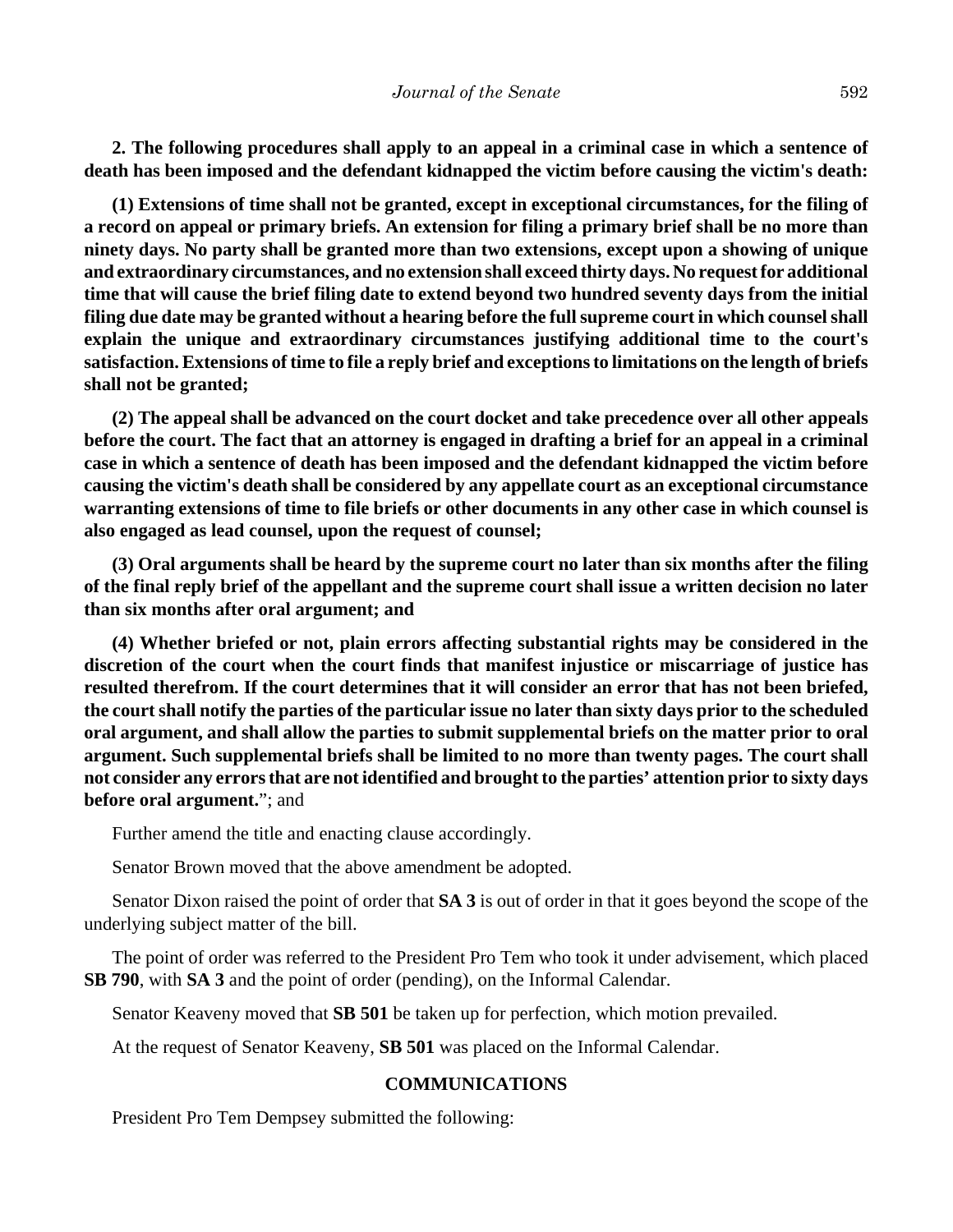#### **SENATE HEARING SCHEDULE 97th GENERAL ASSEMBLY SECOND REGULAR SESSION March 24, 2014**

|               | Monday                                                                                                  | <b>Tuesday</b>                                                                                                                                       | Wednesday                                                                                                                                                                                      | <b>Thursday</b>                                                                                              |
|---------------|---------------------------------------------------------------------------------------------------------|------------------------------------------------------------------------------------------------------------------------------------------------------|------------------------------------------------------------------------------------------------------------------------------------------------------------------------------------------------|--------------------------------------------------------------------------------------------------------------|
| 8:00<br>a.m.  |                                                                                                         | <b>Appropriations</b><br>SCR <sub>2</sub><br>(Schaefer)<br><b>Seniors, Families and Pensions</b><br>SCR <sub>1</sub><br>(Lamping)                    | <b>Appropriations</b><br>SCR <sub>2</sub><br>(Schaefer)<br><b>Transportation and Infrastructure</b><br>SCR <sub>1</sub><br>(Kehoe)                                                             |                                                                                                              |
| 8:30<br>a.m.  |                                                                                                         |                                                                                                                                                      | <b>Gubernatorial Appointments</b><br>${\bf SL}$<br>(Dempsey)                                                                                                                                   | <b>Ways and Means</b><br>SCR <sub>1</sub><br>(Kraus)<br><b>Veterans' Affairs and Health</b><br>SL<br>(Brown) |
| 12:00<br>p.m. |                                                                                                         | <b>Small Business, Insurance and</b><br><b>Industry</b><br>SCR1<br>(Rupp)<br><b>Rules, Joint Rules, Resolutions</b><br>and Ethics<br>SL<br>(Richard) | Jobs, Economic Development and<br><b>Local Government</b><br><b>SL</b><br>(Schmitt)<br><b>Agriculture, Food Production and</b><br><b>Outdoor Resources</b><br>SCR <sub>1</sub><br>(Munzlinger) |                                                                                                              |
| 12:30<br>p.m. | <b>Appropriations</b><br>SCR <sub>2</sub><br>(Schaefer)                                                 |                                                                                                                                                      |                                                                                                                                                                                                |                                                                                                              |
| 1:30<br>p.m.  |                                                                                                         | <b>Commerce, Consumer Protection,</b><br><b>Energy and the Environment</b><br>SL<br>(Lager)<br><b>General Laws</b><br>SCR <sub>1</sub><br>(Nieves)   | <b>Governmental Accountability and</b><br><b>Fiscal Oversight</b><br>SCR <sub>1</sub><br>(Parson)<br><b>Education</b><br>SL<br>(Pearce)                                                        |                                                                                                              |
| 2:00<br>p.m.  | <b>Financial and</b><br>Governmental<br>Organizations and<br><b>Elections</b><br>${\bf SL}$<br>(Wasson) |                                                                                                                                                      | <b>Progress and Development</b><br>SCR <sub>2</sub><br>(Justus)                                                                                                                                |                                                                                                              |
| 7:00<br>p.m.  | Judiciary and Civil and<br><b>Criminal Jurisprudence</b><br>${\bf SL}$<br>(Dixon)                       |                                                                                                                                                      |                                                                                                                                                                                                |                                                                                                              |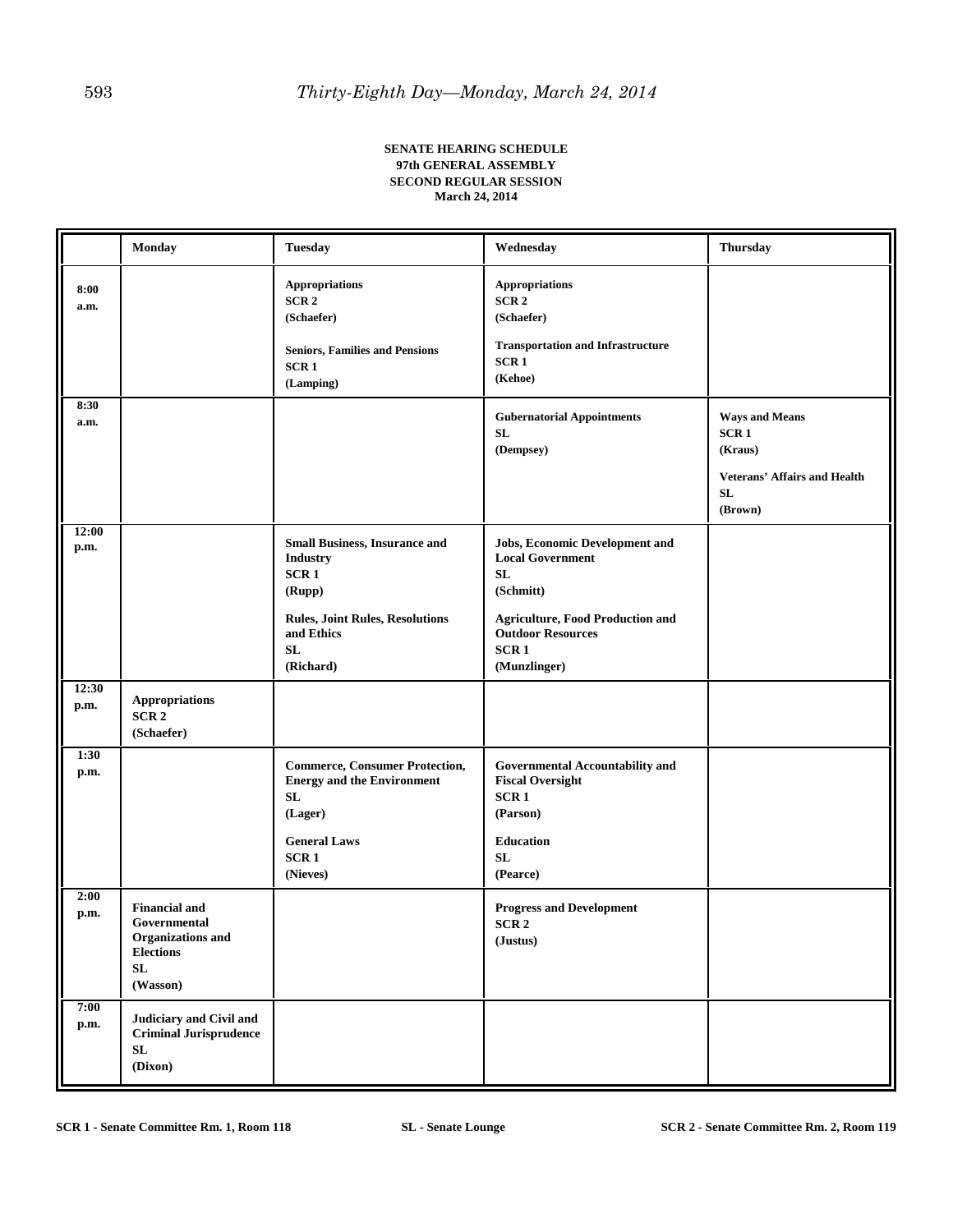#### **SENATE BILLS FOR PERFECTION**

Senator Munzlinger moved that **SB 745**, with **SS**, as amended (pending), be called from the Informal Calendar and again taken up for perfection, which motion prevailed.

**SS** for **SB 745** was again taken up.

Senator Schmitt offered **SA 3**:

#### SENATE AMENDMENT NO. 3

Amend Senate Substitute for Senate Bill No. 745, Page 4, Section 221.105, Line 23 of said page by striking the following:

", which shall not exceed the amount"; and

Further amend lines 24-28 by striking all of said lines from the bill; and

Further amend said bill and section, page 5, line 1 by striking the following: "adopted by the county commission".

Senator Schmitt moved that the above amendment be adopted, which motion prevailed.

Senator Munzlinger moved that **SS** for **SB 745**, as amended, be adopted, which motion prevailed.

On motion of Senator Munzlinger, **SS** for **SB 745**, as amended, was declared perfected and ordered printed.

Senator Emery moved that **SJR 34** be taken up for perfection, which motion prevailed.

Senator Emery offered **SA 1**:

## SENATE AMENDMENT NO. 1

Amend Senate Joint Resolution No. 34, Page 1, Section 2, Line 11, by inserting immediately after said line the following:

"Section B. Pursuant to chapter 116, and other applicable constitutional provisions and laws of the this state allowing the general assembly to adopt ballot language for the submission of this joint resolution to the voters of this state, the official summary statement of this resolution shall be as follows:

"Shall the Missouri Constitution be amended to provide that all impeachment trials are tried by the senate, and when the Governor is being tried, the Chief Justice of the Missouri Supreme Court shall preside; and no person shall be convicted without the concurrence of two-thirds of all senators present?"".

Senator Emery moved that the above amendment be adopted, which motion prevailed.

At the request of Senator Emery, **SJR 34**, as amended, was placed on the Informal Calendar.

## **MESSAGES FROM THE HOUSE**

The following messages were received from the House of Representatives through its Chief Clerk:

Mr. President: I am instructed by the House of Representatives to inform the Senate that the House has taken up and passed **HCS** for **HB 1089**, entitled: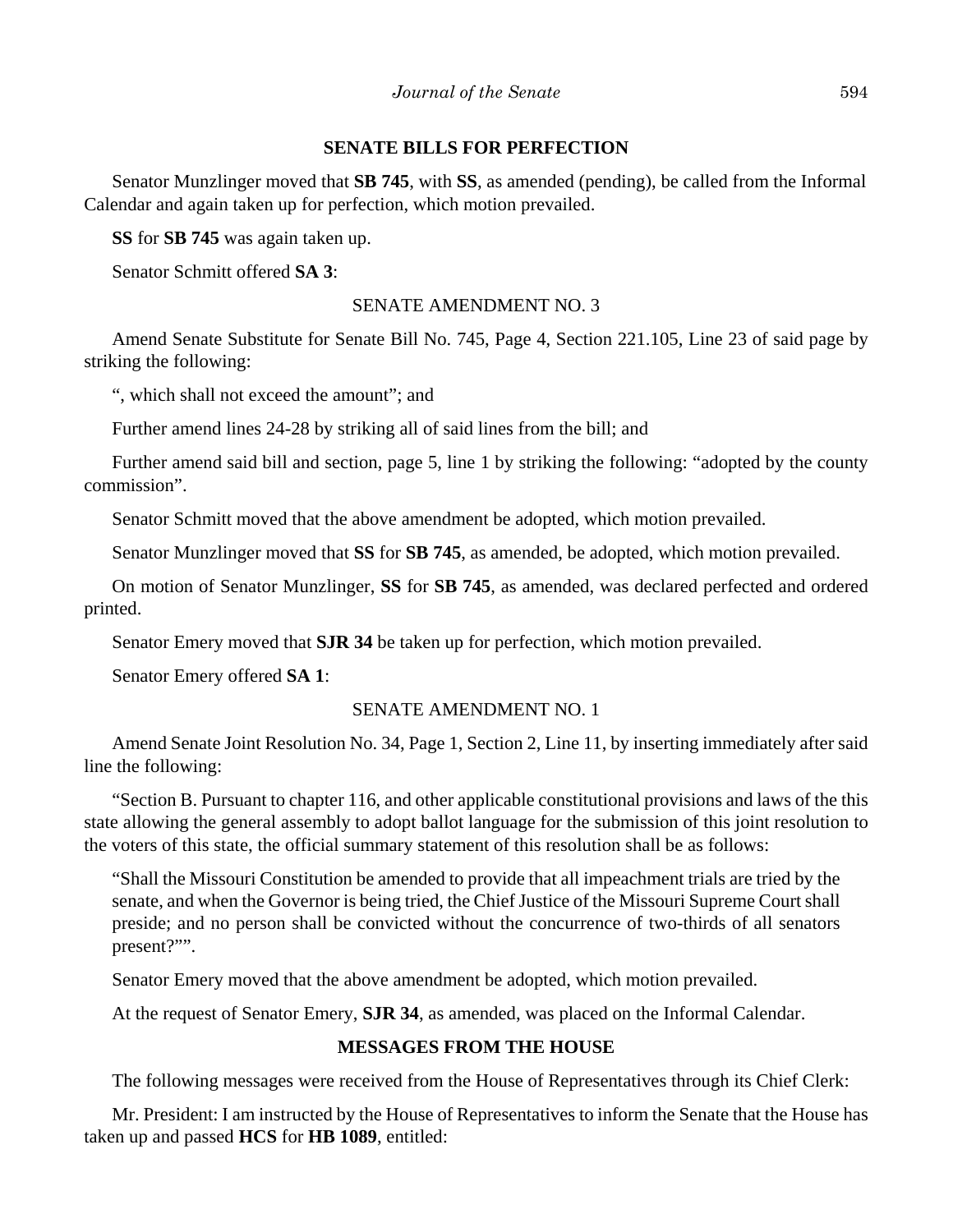An Act to amend chapter 620, RSMo, by adding thereto one new section relating to the bring jobs home act.

In which the concurrence of the Senate is respectfully requested.

Read 1st time.

Also,

Mr. President: I am instructed by the House of Representatives to inform the Senate that the House has taken up and passed **HCS** for **HB 1204**, entitled:

An Act to amend chapter 305, RSMo, by adding thereto four new sections relating to aerial surveillance.

In which the concurrence of the Senate is respectfully requested.

Read 1st time.

Also,

Mr. President: I am instructed by the House of Representatives to inform the Senate that the House has taken up and passed **HB 1055**, entitled:

An Act to amend chapter 620, RSMo, by adding thereto one new section relating to the Missouri International Business Advertising Fund.

In which the concurrence of the Senate is respectfully requested.

Read 1st time.

Also,

Mr. President: I am instructed by the House of Representatives to inform the Senate that the House has taken up and passed **HCS** for **HB 1090**, entitled:

An Act to repeal section 105.935, RSMo, and to enact in lieu thereof one new section relating to state employees.

In which the concurrence of the Senate is respectfully requested.

Read 1st time.

Also,

Mr. President: I am instructed by the House of Representatives to inform the Senate that the House has taken up and passed **HCS** for **HB 1300**, entitled:

An Act to repeal section 321.200, RSMo, and to enact in lieu thereof one new section relating to fire protection district board meetings.

In which the concurrence of the Senate is respectfully requested.

Read 1st time.

Also,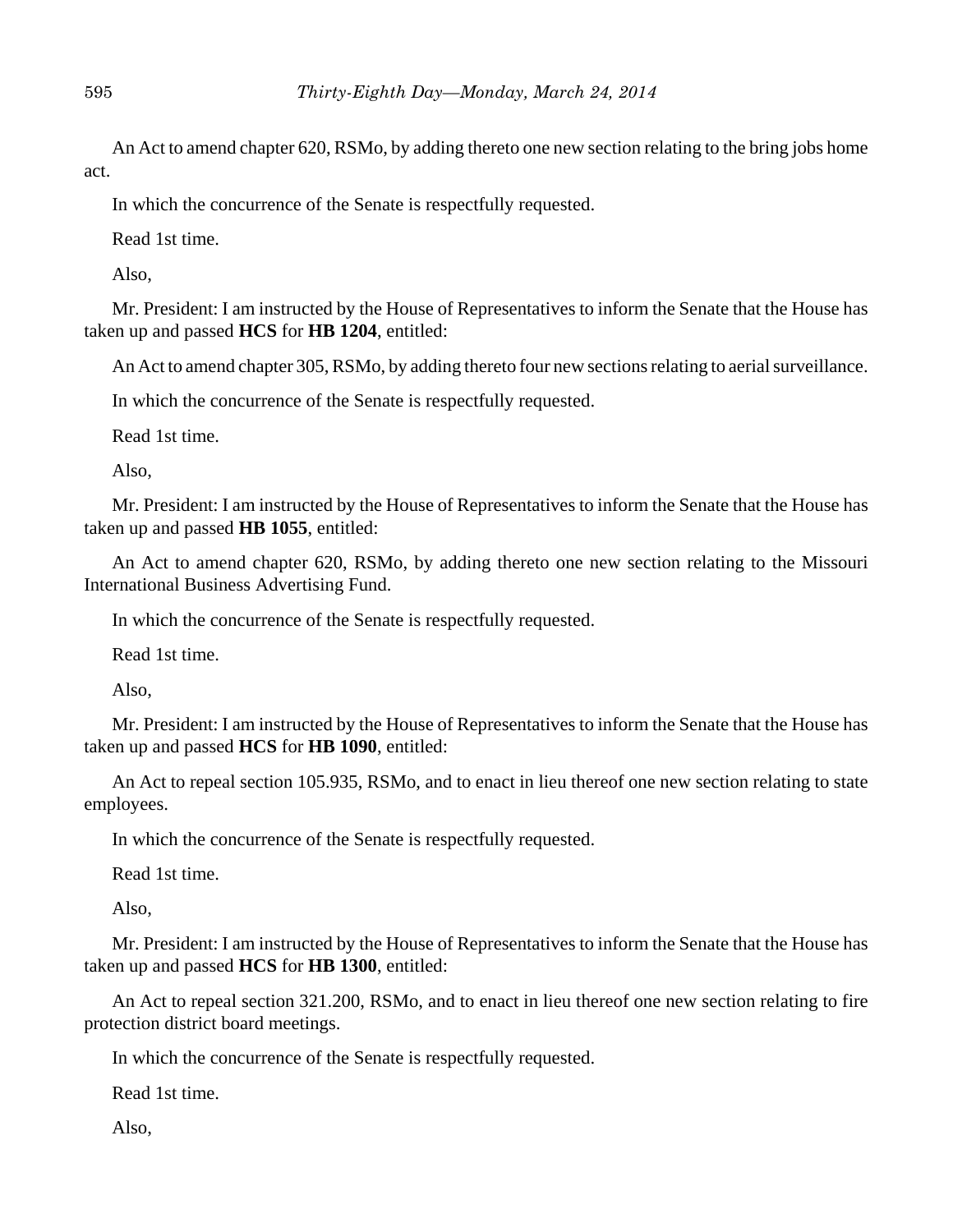Mr. President: I am instructed by the House of Representatives to inform the Senate that the House has taken up and passed **HB 1504**, entitled:

An Act to repeal section 99.845, RSMo, and to enact in lieu thereof one new section relating to tax increment financing.

In which the concurrence of the Senate is respectfully requested.

Read 1st time.

Also,

Mr. President: I am instructed by the House of Representatives to inform the Senate that the House has taken up and passed **HB 1791**, entitled:

An Act to authorize the conveyance of certain state properties.

In which the concurrence of the Senate is respectfully requested.

Read 1st time.

Also,

Mr. President: I am instructed by the House of Representatives to inform the Senate that the House has taken up and passed **HB 1802**, entitled:

An Act to amend chapter 227, RSMo, by adding thereto one new section relating to the designation of a memorial highway.

In which the concurrence of the Senate is respectfully requested.

Read 1st time.

## **REPORTS OF STANDING COMMITTEES**

Senator Richard, Chairman of the Committee on Rules, Joint Rules, Resolutions and Ethics, submitted the following report:

Mr. President: Your Committee on Rules, Joint Rules, Resolutions and Ethics, to which was referred **SCS** for **SB 623**, begs leave to report that it has examined the same and finds that the bill has been truly perfected and that the printed copies furnished the Senators are correct.

#### **RESOLUTIONS**

Senator Dempsey offered Senate Resolution No. 1637, regarding Paul John Eeftink, Saint Peters, which was adopted.

## **INTRODUCTIONS OF GUESTS**

Senator Libla introduced to the Senate, Pastor Jamie Jones, his wife Debra, Pastor Earl Grissom, parents and forty ninth and tenth grade students.

On motion of Senator Richard, the Senate adjourned under the rules.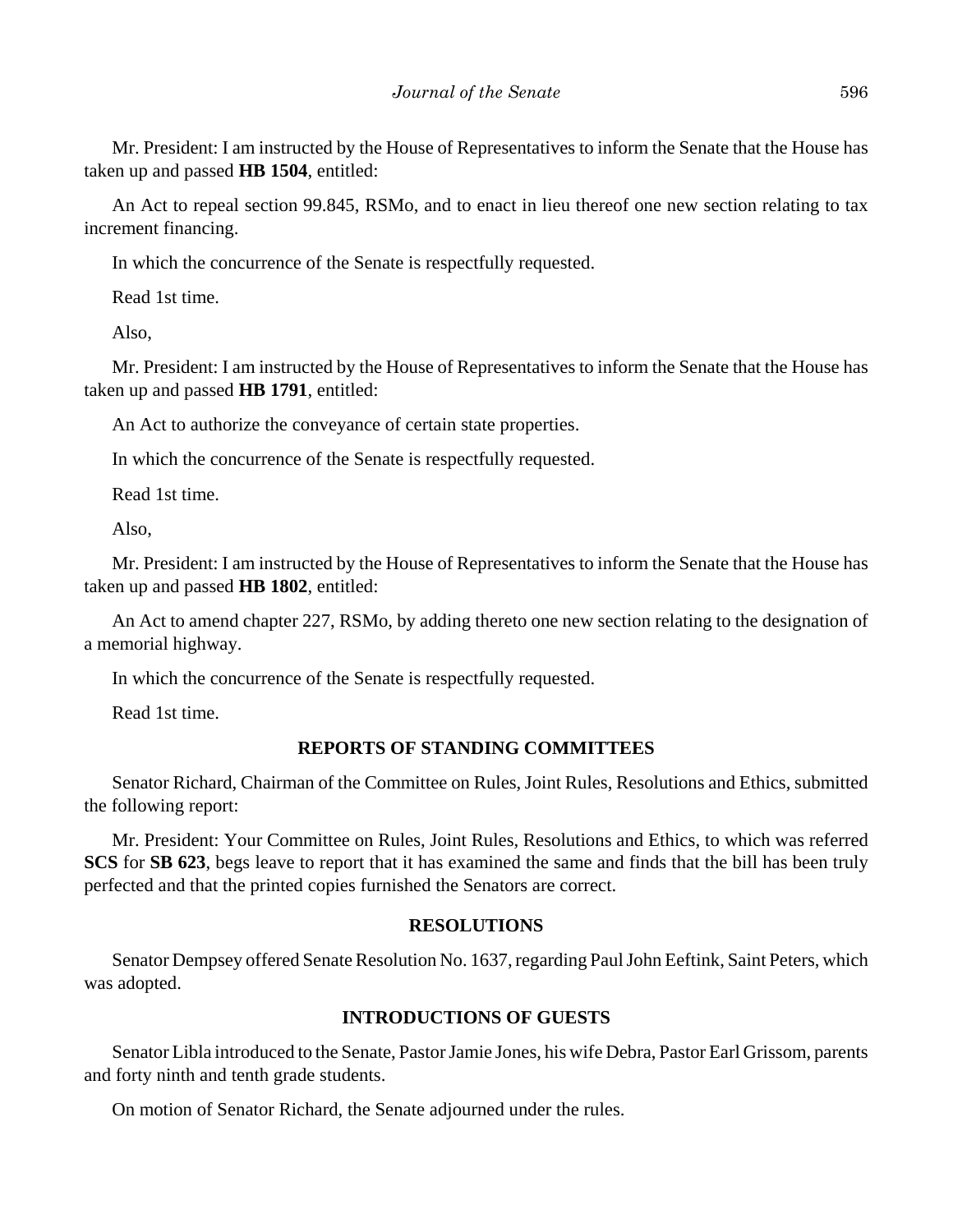## SENATE CALENDAR  $\overline{\phantom{a}}$

# THIRTY-NINTH DAY–TUESDAY, MARCH 25, 2014 \_\_\_\_\_\_

#### FORMAL CALENDAR

## SECOND READING OF SENATE BILLS

| SB 951-Holsman          | SB 978-Schmitt       |
|-------------------------|----------------------|
| SB 952-Dixon and Sifton | SB 979-Schaefer      |
| SB 953-Nasheed          | SB 980-Schaefer      |
| SB 954-Cunningham       | SB 981-Schaefer      |
| SB 955-Cunningham       | SB 982-Schaefer      |
| SB 956-Schaaf           | SB 983-Pearce        |
| SB 957-Holsman          | SB 984-Sifton        |
| SB 958-Nieves           | SB 985-Sifton        |
| SB 959-Curls            | SB 986-Sifton        |
| SB 960-Munzlinger       | SB 987-Lamping       |
| SB 961-Nasheed          | SB 988-Lamping       |
| SB 962-Justus           | SB 989-Lamping       |
| SB 963-Justus           | SB 990-Lamping       |
| SB 964-Lager            | SB 991-Kraus         |
| SB 965-Lager            | SB 992-Dempsey       |
| SB 966-Lager            | SB 993-Dempsey       |
| SB 967-Lager            | SB 994-Dixon         |
| SB 968-Lager            | SB 995-Sifton        |
| SB 969-Kehoe            | SJR 49-Cunningham    |
| SB 970-Kehoe            | SJR 50-Lamping       |
| SB 971-Kehoe            | SJR 51-Lamping       |
| SB 972-Kehoe            | SJR 52-Lamping       |
| SB 973-Brown            | SJR 53-Lamping       |
| SB 974-Rupp             | SJR 54-Lamping       |
| SB 975-Emery            | <b>SJR 55-Nieves</b> |
| SB 976-Emery            | SJR 56-Dixon         |
| SB 977-Schmitt          | SJR 57-Lager         |

# HOUSE BILLS ON SECOND READING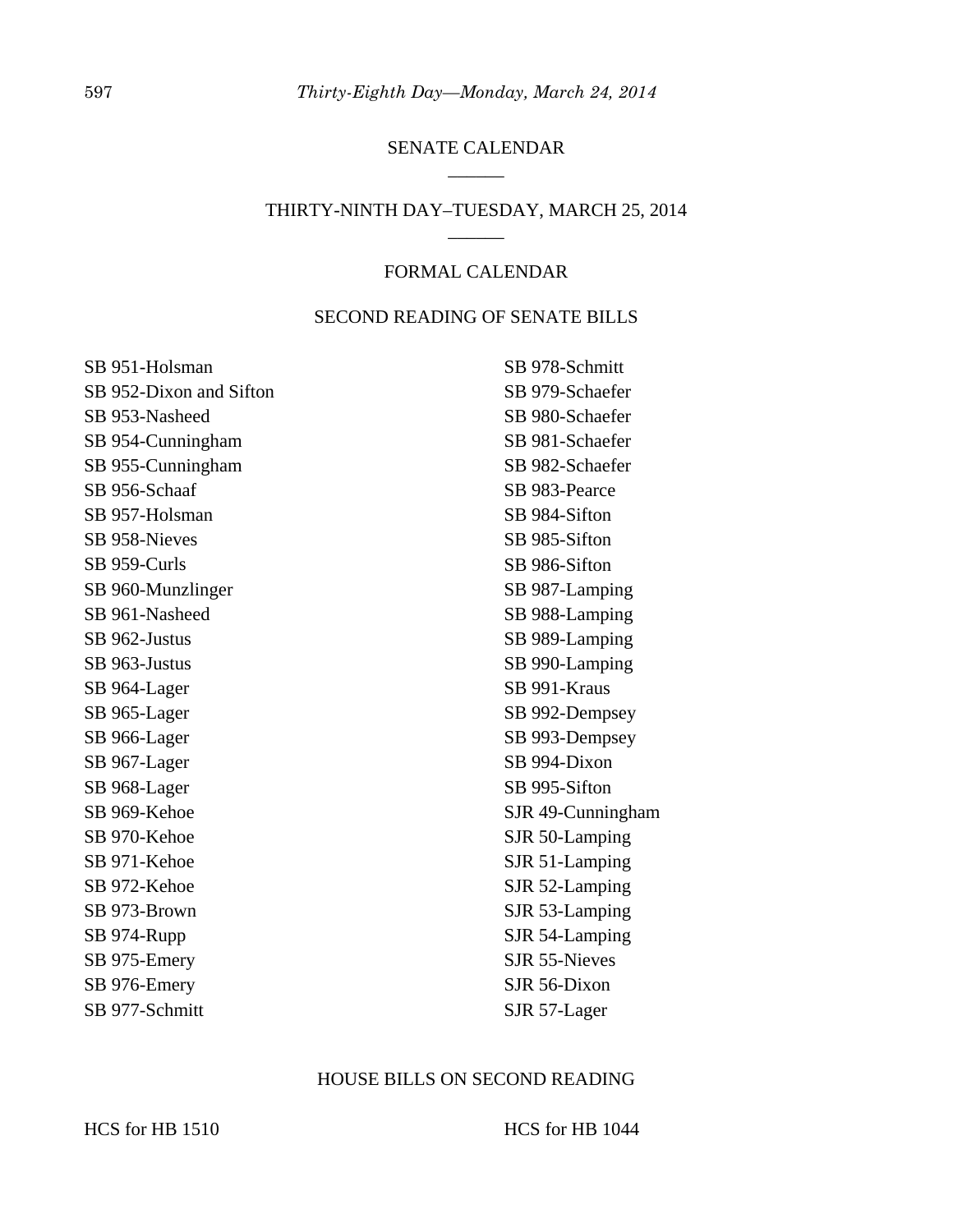HB 1081-McCaherty, et al HCS for HB 1085 HB 1126-Dugger and Entlicher HB 1197-Elmer HB 1206-Wilson HCS for HB 1217 HB 1270-Lant, et al HB 1301-Neth HB 1468-Dohrman, et al HB 1616-Muntzel, et al HCS for HB 1079 HB 1087-Crawford and Franklin HB 1141-Love, et al HCS for HB 1201 HB 1222-Dugger HB 1238-Hinson HB 1361-Gosen and Wieland HCS for HB 1376 HCS for HB 1523 HB 1268-Curtman, et al HB 1092-Lant, et al HCS for HJR 47 HB 1073-Dugger, et al HB 1110-Rowland HB 1359-Flanigan HCS for HBs 1646 & 1515 HCS for HB 1296 HB 1496-Reiboldt, et al HB 1173-Burlison, et al HCS for HB 1426 HCS for HRB 1298 HCS for HRB 1299 HCS for HB 1501 HCS for HBs 1310 & 1236 HCS for HB 1261 HB 1495-Torpey and Hicks HB 1435-Johnson HCS for HB 1459 HCS for HBs 1307 & 1313

HCS for HB 1192 HB 1271-Molendorp, et al HB 1483-Molendorp HB 1086-Gosen HB 1390-Thomson, et al HCS for HB 1710 HCS for HJR 56 HB 1506-Franklin, et al HB 1388-Cornejo, et al HB 1573-Lauer, et al HB 1136-Dugger, et al HCS for HB 1156 HB 1411-Cross, et al HCS for HB 1559 HCS for HB 1902 HCS for HB 1610 HCS for HB 1410 HB 1132-Engler, et al HCS for HB 1557 HB 1455-Hoskins and Fraker HB 1337-Fitzwater, et al HB 1338-Fitzwater, et al HCS for HB 1644 HB 1532-Spencer and Hicks HCS for HB 1391 HB 1064-Grisamore HB 1442-Dunn, et al HB 1656-Neely and Hurst HB 1633-Franklin, et al HB 1190-Kelley (127), et al HCS for HB 1181 HCS for HB 1089 HCS for HB 1204 HB 1055-Johnson HCS for HB 1090 HCS for HB 1300 HB 1504-Zerr HB 1791-Fitzwater, et al HB 1802-Roorda and McCaherty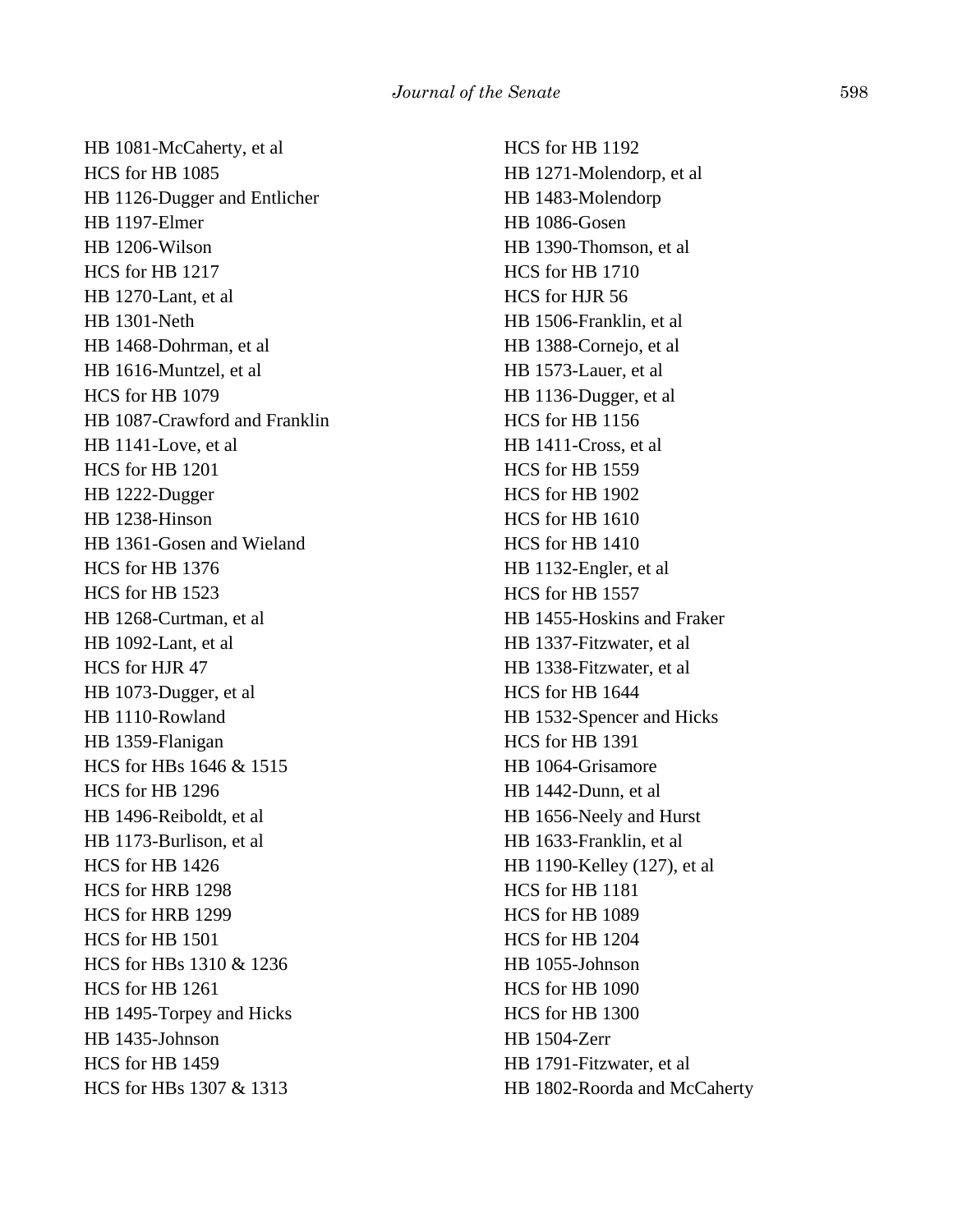## THIRD READING OF SENATE BILLS

SS for SCS for SB 666-Schmitt (In Fiscal Oversight)

SCS for SB 623-Nieves

#### SENATE BILLS FOR PERFECTION

 1. SB 673-Kehoe and Wallingford 2. SRB 714-Lager, with SCS 3. SB 734-Cunningham 4. SB 693-Parson 5. SB 662-Kraus 6. SB 607-Dixon 7. SB 727-Chappelle-Nadal 8. SB 716-Brown, with SCS 9. SB 696-Schaefer 10. SB 564-Chappelle-Nadal, with SCS 11. SB 660-Wallingford 12. SB 675-Kehoe, with SCS 13. SB 712-Walsh, with SCS 14. SB 720-Justus, with SCS 15. SB 741-Rupp 16. SB 692-Wasson 17. SB 601-Holsman 18. SB 719-Kehoe 19. SB 699-Pearce 20. SB 767-Schmitt, et al, with SCS

21. SB 854-Wasson, with SCS 22. SB 656-Kraus 23. SB 599-Kraus, with SCS 24. SB 708-Sifton 25. SB 782-Romine 26. SB 499-Keaveny 27. SJR 27-Schaaf and Dixon, with SCS 28. SB 490-Lager and Kehoe, with SCS 29. SB 674-Kehoe 30. SB 644-LeVota 31. SB 680-Curls, with SCS 32. SB 829-Kraus, with SCS 33. SB 584-Dixon 34. SB 777-Nieves, with SCS 35. SB 739-Romine, with SCS 36. SB 553-Emery, with SCS 37. SB 707-Wasson, with SCS 38. SB 785-Kehoe, with SCS

39. SB 818-Kehoe

# HOUSE BILLS ON THIRD READING

HB 2014-Stream, with SCS (Schaefer)

## INFORMAL CALENDAR

## THIRD READING OF SENATE BILLS

SS for SB 691-Wasson